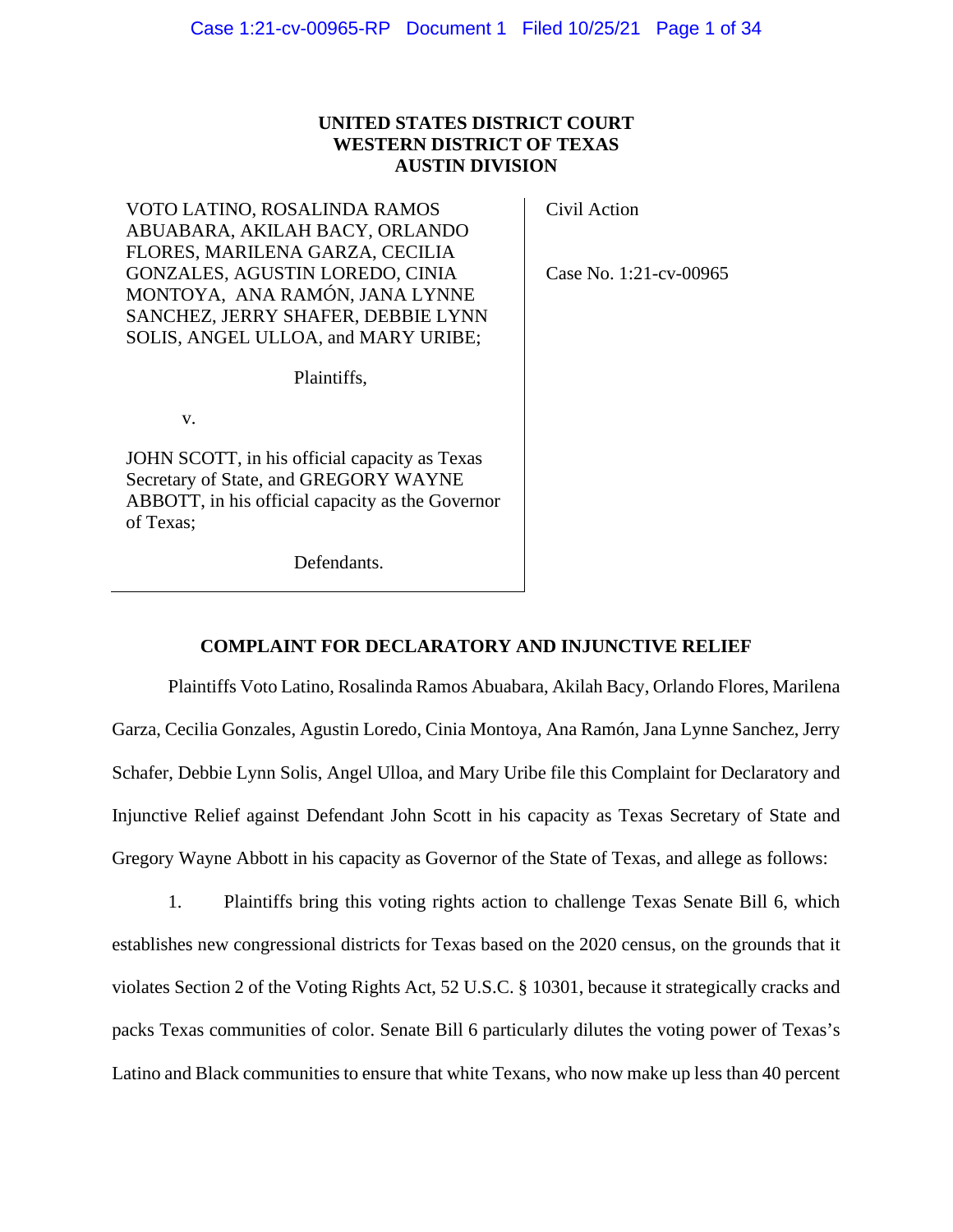# Case 1:21-cv-00965-RP Document 1 Filed 10/25/21 Page 2 of 34

of Texas's population, nevertheless form a majority of eligible voters in more than 60 percent of Texas's congressional districts.

2. Ninety-five percent of Texas's population growth between 2010 and 2020 came from communities of color. Black, Latino, and Asian communities all grew far faster than Texas's white population, with the Latino community growing fastest of all. As a direct result of this growth, Texas was apportioned two additional congressional seats.

3. Yet Senate Bill 6 appropriates those additional districts—and more—for white Texans. The plan actually *reduces* the number of districts in which Texas's communities of color have a reasonable opportunity to elect their preferred candidates, and it *increases* the number of districts in which a majority of voting-age residents are white. By doing so, Senate Bill 6 allows white Texans to choose representatives for congressional seats that exist only because of population growth in communities of color. Senate Bill 6 does so by packing and cracking communities of color along racial lines to ensure that those groups' growing populations will not translate to increased political influence.

4. Section 2 of the Voting Rights Act prohibits this absurd result. There is widespread racially polarized voting in Texas. Latino and Black Voters across the state consistently and cohesively favor particular candidates for office, but those candidates are repeatedly defeated as a result of bloc voting by white Texans.

5. Latino communities in south and west Texas, from the border region north to Bexar County and south to the Gulf of Mexico (hereinafter "South and West Texas"), are sufficiently numerous and geographically compact to form a majority of eligible voters in at least eight congressional districts in the region—two more than Senate Bill 6 provides in that region. And this may be done without reducing the number of other districts in the region or statewide in which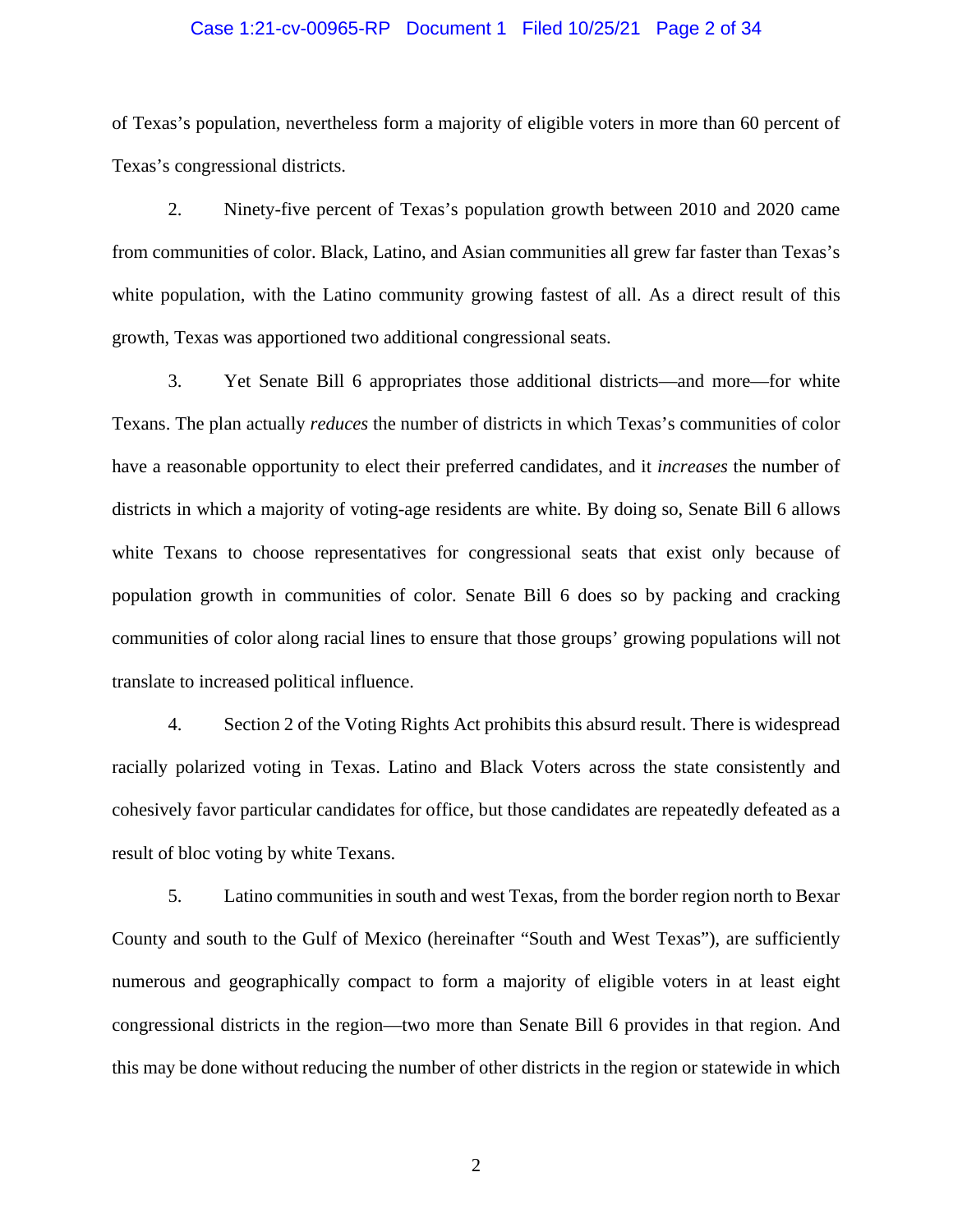# Case 1:21-cv-00965-RP Document 1 Filed 10/25/21 Page 3 of 34

Latino communities are able to elect their representatives of choice. Senate Bill 6 also strategically draws at least one of the Latino-majority districts—CD23—to ensure that Latino Texans, despite their numerical majority, will rarely if ever succeed in electing their representatives of choice.

6. Moreover, Senate Bill 6 improperly cracks and packs Latino and Black voters in convoluted districts in the Dallas–Fort Worth and Houston metropolitan areas, to avoid creating either an additional district in each metropolitan area in which a majority of eligible voters are Latino or an additional, more compact district in each metropolitan area in which coalitions of Latino and Black voters would have the opportunity to elect their representatives of choice.

7. Latino and Black voters in Texas have suffered from a long history of marginalization and discrimination, including, as here, the dilution of their voting strength through redistricting. Latino Texans now make up almost as large a proportion of Texas's population as white Texans, yet they have been systematically denied an equal opportunity to elect representatives of their choice. The result is a persistent neglect of their needs and concerns. As evidenced by an array of factors, such as the history of racial discrimination in voting, the perpetuation of racial appeals in Texas elections, and the socio-economic effects of decades of discrimination against Latino and Black Texans that hinder their ability to participate effectively in the political process, Texas's failure to create at least eight performing majority-Latino congressional districts in South and West Texas, plus additional districts in Dallas–Fort Worth and Houston in which either a majority of eligible voters are Latino or coalitions of Latino and Black Texans would have a reasonable opportunity to elect their representatives of choice, has resulted in the dilution of Latino and Black voting strength in violation of Section 2.

8. Accordingly, Plaintiffs seek an order (i) declaring that Senate Bill 6 violates Section 2 of the Voting Rights Act; (ii) enjoining Defendants from conducting future elections under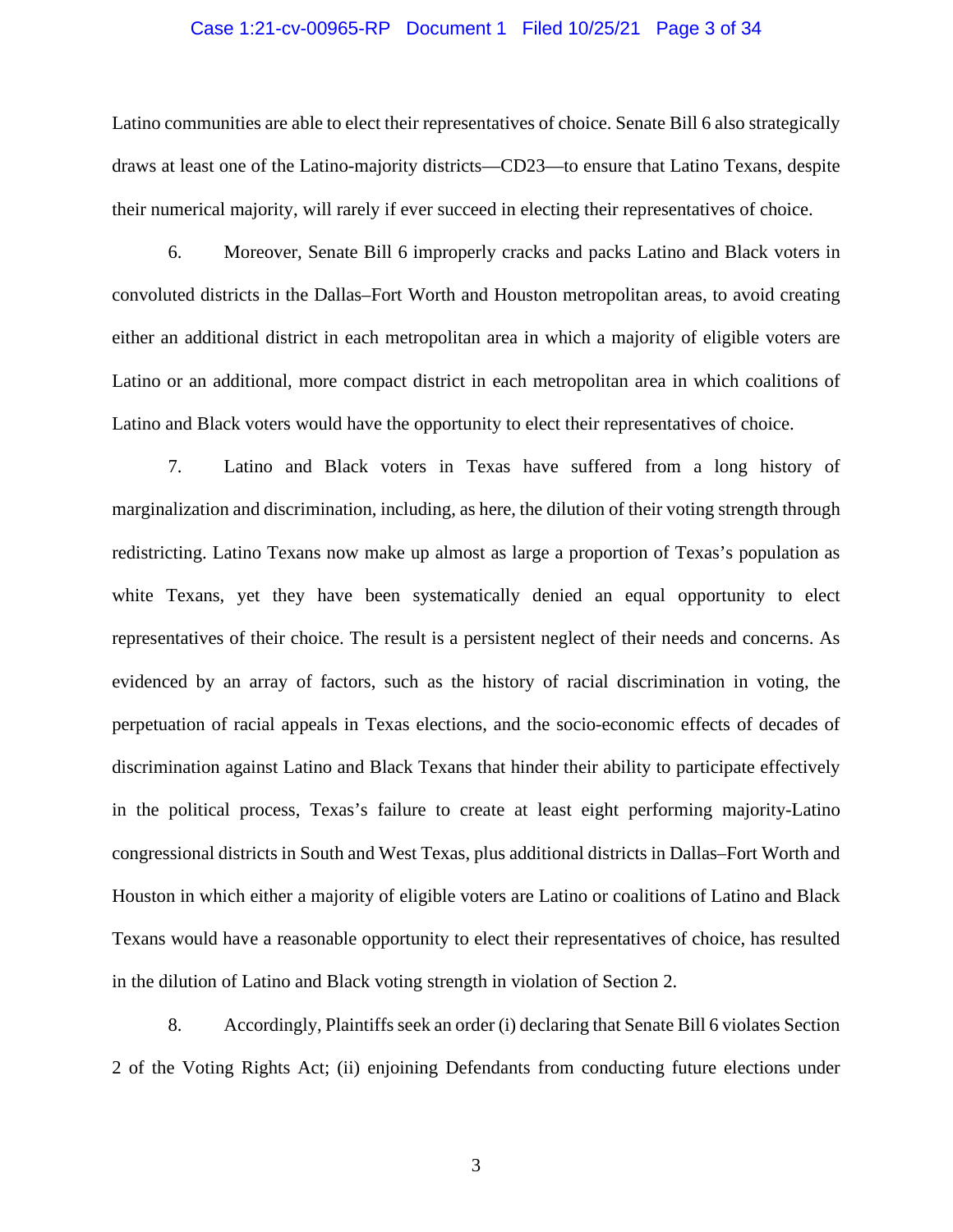# Case 1:21-cv-00965-RP Document 1 Filed 10/25/21 Page 4 of 34

Senate Bill 6; (iii) ordering a congressional redistricting plan that includes eight majority-Latino congressional districts in South and West Texas in which Latino voters have a reasonable opportunity to elect their candidate of choice, without reducing the number of other districts in which Latino voters may already do so, plus additional districts in Dallas–Fort Worth and Houston either in which a majority of eligible voters are Latino or in which Latino and Black Texans together may elect their representatives of choice; and (iv) providing such additional relief as is appropriate.

# **JURISDICTION AND VENUE**

9. Plaintiffs bring this action under Section 2 of the Voting Rights Act, 52 U.S.C. § 10301.

10. This Court has original jurisdiction over the subject matter of this action under 28 U.S.C. §§ 1331 and 1343 because the matters in controversy arise under the laws of the United States and involve the assertion of deprivation, under color of state law, of rights under federal law.

11. This Court has personal jurisdiction over Defendants, who reside in Texas and are sued in their official capacities, pursuant to Fed. R. Civ. P.  $4(k)(1)(A)$ .

12. Venue is proper in this Court and this Division under 28 U.S.C. §§ 124(d)(1) and 1391(b) because a substantial part of the events that give rise to Plaintiffs' claims occurred in this judicial district.

13. This Court has the authority to enter declaratory and injunctive relief under Federal Rules of Civil Procedure 57 and 65 and 28 U.S.C. §§ 2201 and 2202.

# **PARTIES**

14. Plaintiff Voto Latino is a 501(c)(4) nonprofit, social welfare organization that engages, educates, and empowers Latinx communities across the United States, working to ensure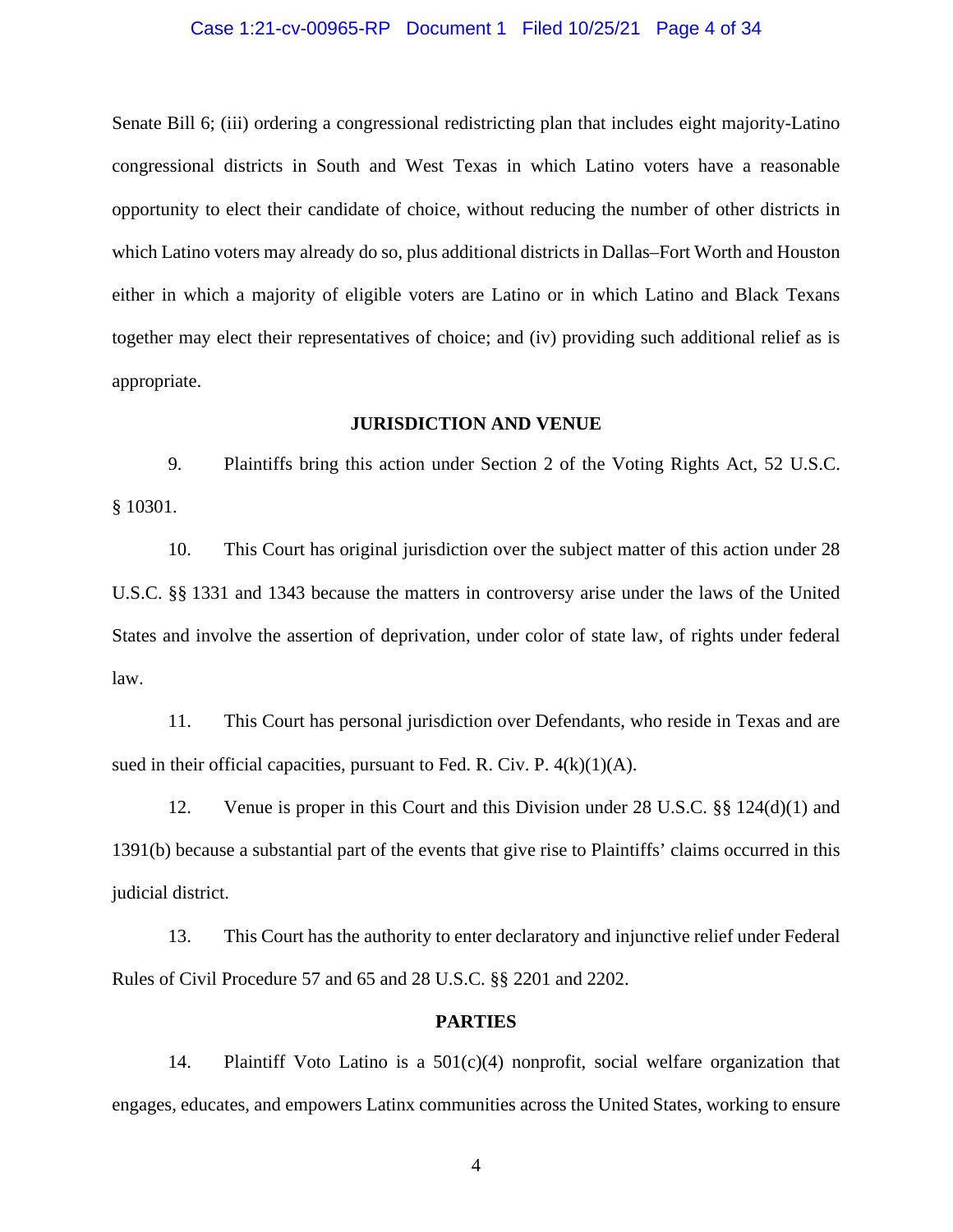# Case 1:21-cv-00965-RP Document 1 Filed 10/25/21 Page 5 of 34

that Latinx voters are enfranchised and included in the democratic process. In furtherance of its mission, Voto Latino expends significant resources to register and mobilize thousands of Latinx voters each election cycle, including the nearly 5.6 million eligible Latinx voters in Texas. Voto Latino considers eligible Latinx voters in Texas to be the core of its constituency. Voto Latino mobilizes Latinx voters in Texas through statewide voter registration initiatives, as well as peerto-peer and digital voter education and get-out-the-vote ("GOTV") campaigns. In 2020 alone, Voto Latino registered 184,465 voters in Texas. In future elections, Voto Latino anticipates making expenditures in the millions of dollars to educate, register, mobilize, and turn out Latinx voters across the United States, including in Texas.

15. Plaintiff Voto Latino brings this action on behalf of its supporters and constituents, including the thousands of Latinx voters that Voto Latino has registered that reside in congressional districts that dilute the voting power of Latinx Texans. Voto Latino will now have to expend and divert additional funds and resources that it would otherwise spend on its efforts to accomplish its mission in other states or its own registration efforts in Texas to combat Senate Bill 6's effects on its core constituency, in particular to combat the dilution of the voting power of Latinx voters in Texas. Because of Senate Bill 6, Voto Latino and its constituents have suffered and will continue to suffer irreparable harm.

16. Plaintiff Rosalinda Ramos Abuabara is a Latina citizen of the United States and of the State of Texas, a registered voter, and a resident of San Antonio, in Bexar County. Under Senate Bill 6, she resides in Texas's 23rd congressional district ("CD23").

17. Plaintiff Akilah Bacy is an African-American citizen of the United States and of the State of Texas, a registered voter, and a resident of Houston, in Harris County. Under Senate Bill 6, she resides in Texas's 38th congressional district ("CD38").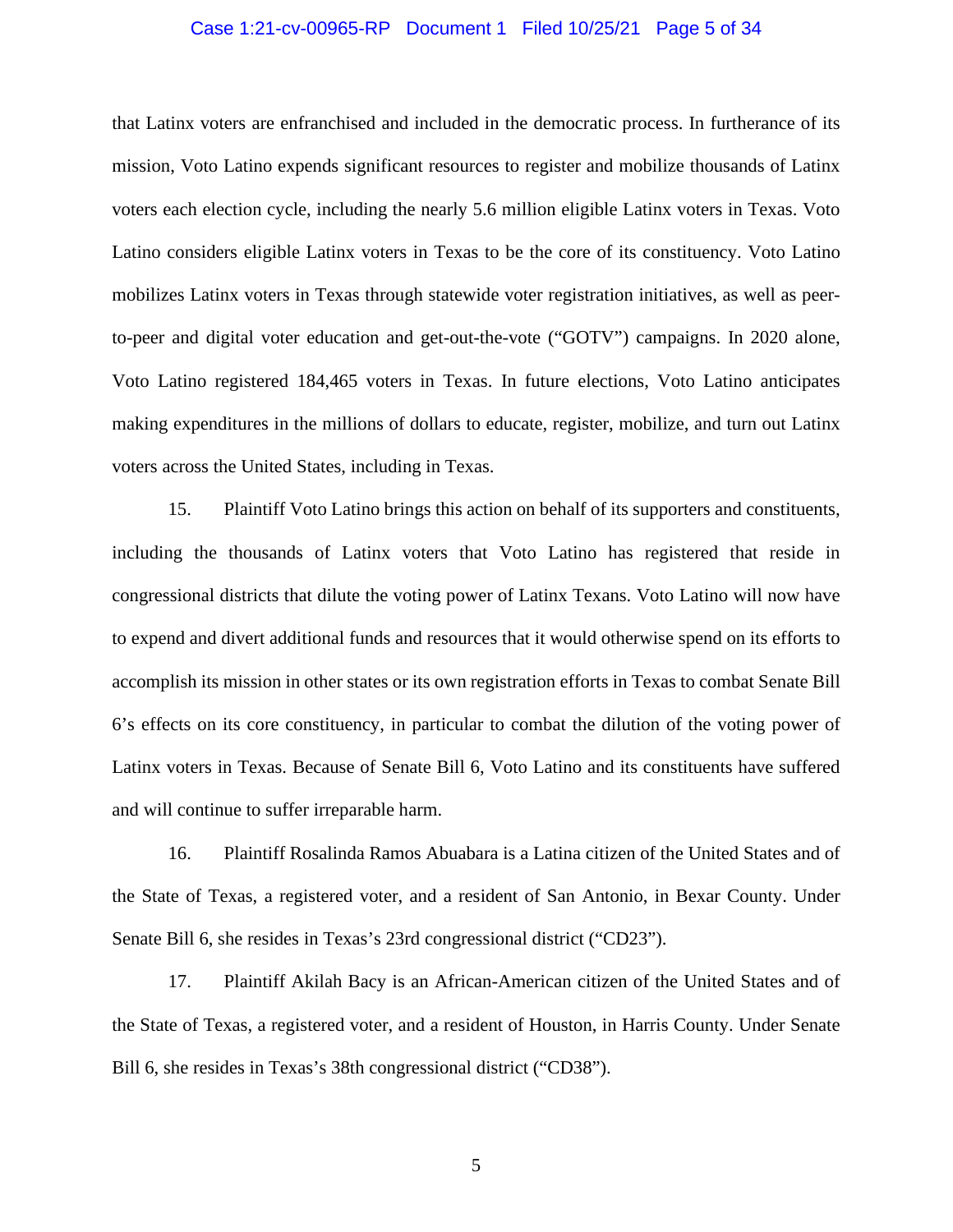# Case 1:21-cv-00965-RP Document 1 Filed 10/25/21 Page 6 of 34

18. Plaintiff Orlando Flores is a Latino citizen of the United States and of the State of Texas, a registered voter, and a resident of Fabens, in El Paso County. Under Senate Bill 6, he resides in CD23.

19. Plaintiff Marilena Garza is a Latina citizen of the United States and of the State of Texas, a registered voter, and a resident of Corpus Christi, in Nueces County. Under Senate Bill 6, she resides in Texas's 27th congressional district ("CD27").

20. Plaintiff Cecilia Gonzales is a Latina citizen of the United States and of the State of Texas, a registered voter, and a resident of Arlington, in Tarrant County. Under Senate Bill 6, she resides in Texas's 25th congressional district ("CD25").

21. Plaintiff Agustin Loredo is a Latino citizen of the United States and of the State of Texas, a registered voter, and a resident of Baytown, in Harris County. Under Senate Bill 6, he resides in Texas's 36th congressional district ("CD36").

22. Plaintiff Cinia Montoya is a Latina citizen of the United States and of the State of Texas, a registered voter, and a resident of Corpus Christi, in Nueces County. Under Senate Bill 6, she resides in CD27.

23. Plaintiff Ana Ramón is a Latina citizen of the United States and of the State of Texas, a registered voter, and a resident of San Antonio, in Bexar County. Under Senate Bill 6, she resides in Texas's 21st congressional district ("CD21").

24. Plaintiff Jana Lynne Sanchez is a Latina citizen of the United States and of the State of Texas, a registered voter, and a resident of Fort Worth, in Tarrant County. Under Senate Bill 6, she resides in Texas's 12th congressional district ("CD12").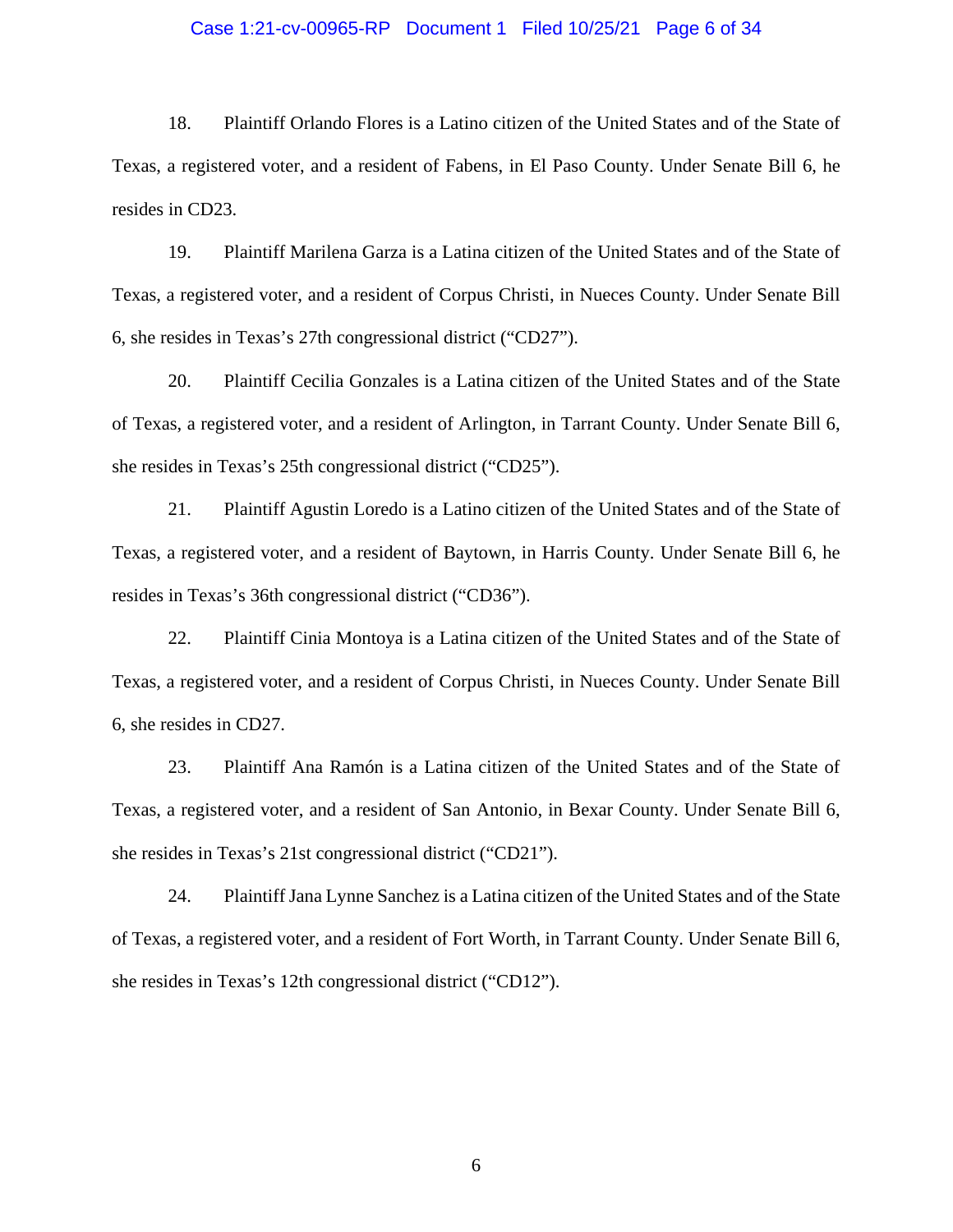# Case 1:21-cv-00965-RP Document 1 Filed 10/25/21 Page 7 of 34

25. Plaintiff Jerry Shafer is a Latino citizen of the United States and of the State of Texas, a registered voter, and a resident of Baytown, in Harris County. Under Senate Bill 6, he resides in CD36.

26. Plaintiff Debbie Lynn Solis is a Latina citizen of the United States and of the State of Texas, a registered voter, and a resident of Dallas, in Dallas County. Under Senate Bill 6, she resides in Texas's 33rd congressional district ("CD33").

27. Plaintiff Angel Ulloa is a Latina citizen of the United States and of the State of Texas, a registered voter, and a resident of El Paso, in El Paso County. Under Senate Bill 6, she resides in Texas's 16th congressional district ("CD16").

28. Plaintiff Mary Uribe is a Latina citizen of the United States and of the State of Texas, a registered voter, and a resident of Helotes, in Bexar County. Under Senate Bill 6, she resides in CD23.

29. Defendant John Scott is sued in his official capacity as the Secretary of State of Texas. As Secretary of State, Mr. Scott serves as Texas's Chief Election Officer. Tex. Elec. Code § 31.001(a). As "the chief election officer of the state," *id.*, Mr. Scott is required to "obtain and maintain uniformity in the application, operation, and interpretation of" Texas's election laws, including by issuing directives and instructions to all state and local authorities having duties in the administration of these laws, *id.* § 31.003. Mr. Scott is further empowered to remedy voting rights violations by ordering any official to correct conduct that "impedes the free exercise of a citizen's voting rights." *Id.* § 31.005(b). Mr. Scott prescribes the form that individuals must complete for a place on a political party's general primary ballot, *see id.* §§ 141.031, 172.021-.024. And political parties who wish to hold a primary must deliver written notice to the Secretary of State noting their intent to hold a primary election, *id.* § 172.002, and the party chairs must certify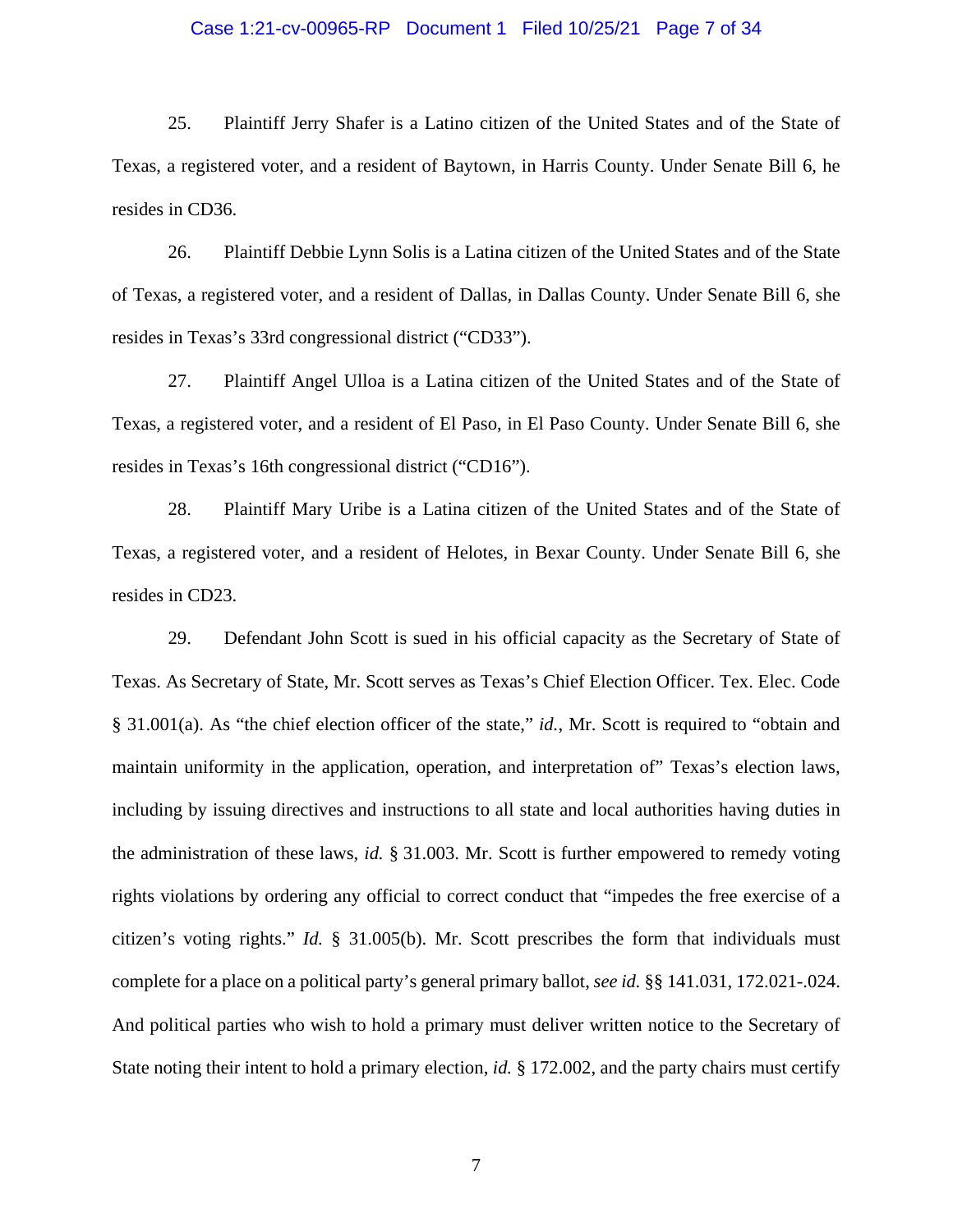# Case 1:21-cv-00965-RP Document 1 Filed 10/25/21 Page 8 of 34

to the Secretary of State the name of each candidate who has qualified for placement on the general primary election ballot, *id.* § 172.028. The Secretary of State also serves as the filing authority for independent candidates for federal office, including members of Congress. *See id.* § 142.005. Finally, the adopted redistricting plans are filed with the Secretary of State to ensure that elections are conducted in accordance with those plans.

30. Defendant Gregory Wayne Abbott is sued in his official capacity as the Governor of the State of Texas. Under Texas's election laws, Governor Abbott "shall order . . . each general election for . . . members of the United States Congress" by proclamation. Tex. Elec. Code § 3.003.

# **LEGAL BACKGROUND**

31. Section 2 of the Voting Rights Act, 52 U.S.C. § 10301(a), prohibits any "standard, practice, or procedure" that "results in a denial or abridgement of the right of any citizen of the United States to vote on account of race or color[.]" Thus, in addition to prohibiting practices that deny outright the exercise of the right to vote, Section 2 prohibits vote dilution. A violation of Section 2 is established if it is shown that "the political processes leading to nomination or election" in the jurisdiction "are not equally open to participation by [minority voters] in that its members have less opportunity than other members of the electorate to participate in the political process and to elect representatives of their choice." 52 U.S.C. § 10301(b).

32. The dilution of voting strength "may be caused by the dispersal of [members of a racial or ethnic group] into districts in which they constitute an ineffective minority of voters or from the concentration of [members of that group] into districts where they constitute an excessive majority." *Thornburg v. Gingles*, 478 U.S. 30, 46 n.11 (1986).

33. The United States Supreme Court, in *Thornburg v. Gingles*, identified three necessary preconditions ("the *Gingles* preconditions") for a claim of vote dilution under Section 2 of the Voting Rights Act: (1) the minority group must be "sufficiently large and geographically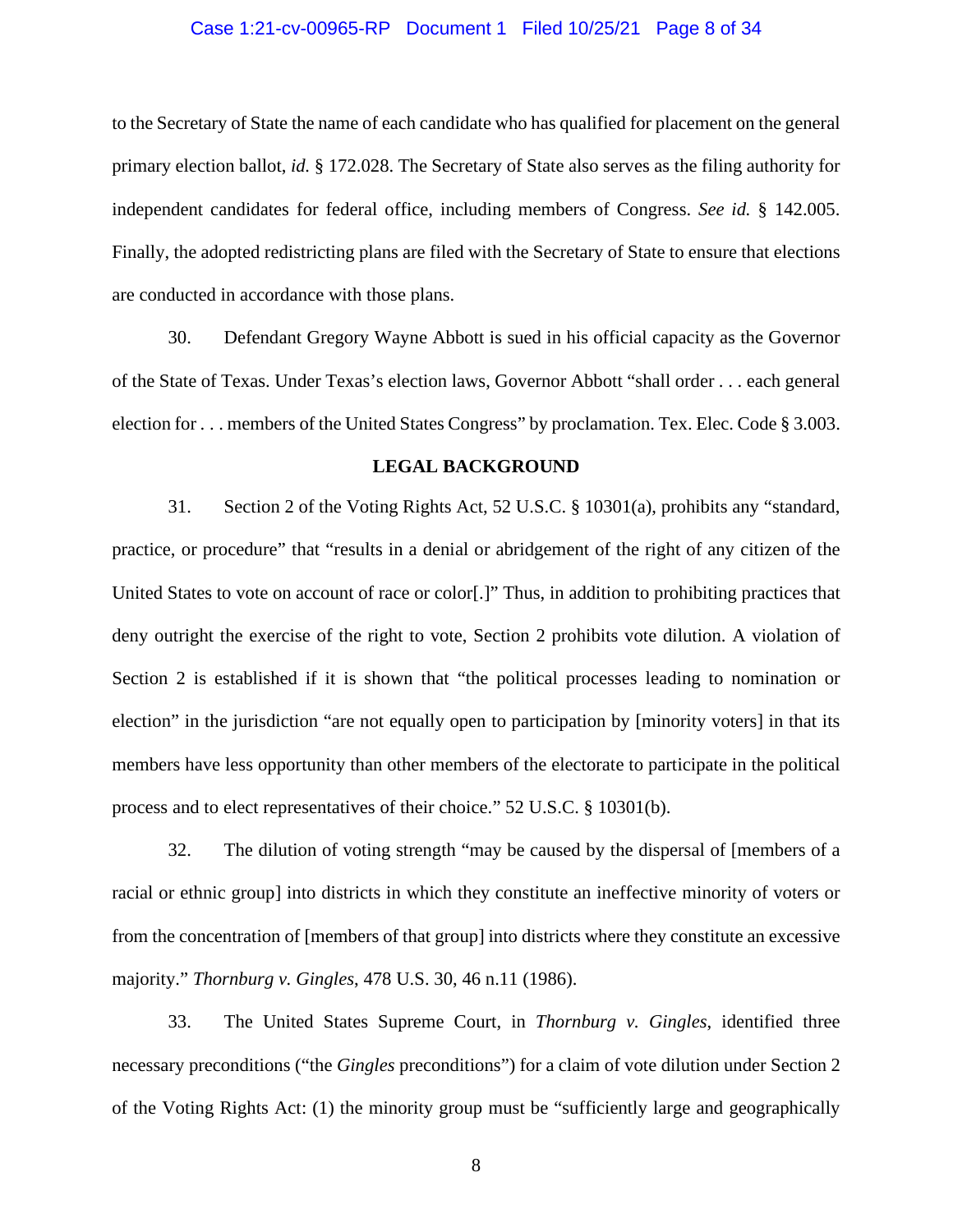# Case 1:21-cv-00965-RP Document 1 Filed 10/25/21 Page 9 of 34

compact to constitute a majority in a single-member district"; (2) the minority group must be "politically cohesive"; and (3) the majority must vote "sufficiently as a bloc to enable it . . . usually to defeat the minority's preferred candidate." 478 U.S. at 50-51.

34. Once all three preconditions are established, the statute directs courts to consider whether, under the totality of the circumstances, members of a racial group have less opportunity than other members of the electorate to participate in the political process and to elect representatives of their choice. 52 U.S.C. § 10301(b). The Senate Report on the 1982 amendments to the Voting Rights Act identifies several non-exclusive factors that courts should consider when determining if, under the totality of the circumstances in a jurisdiction, the operation of the electoral device being challenged results in a violation of Section 2.

35. These Senate factors include: (1) the history of official voting-related discrimination in the state or political subdivision; (2) the extent to which voting in the elections of the state or political subdivision is racially polarized; (3) the extent to which the state or political subdivision has used voting practices or procedures that tend to enhance the opportunity for discrimination against the minority group, such as unusually large election districts, majority-vote requirements, and prohibitions against bullet-voting; (4) the exclusion of members of the minority group from candidate slating processes; (5) the extent to which minority group members bear the effects of discrimination in areas such as education, employment, and health, which hinder their ability to participate effectively in the political process; (6) the use of overt or subtle racial appeals in political campaigns; and (7) the extent to which members of the minority group have been elected to public office in the jurisdiction.

36. The Senate Report itself and the cases interpreting it have made clear that "there is no requirement that any particular number of factors be proved, or that a majority of them point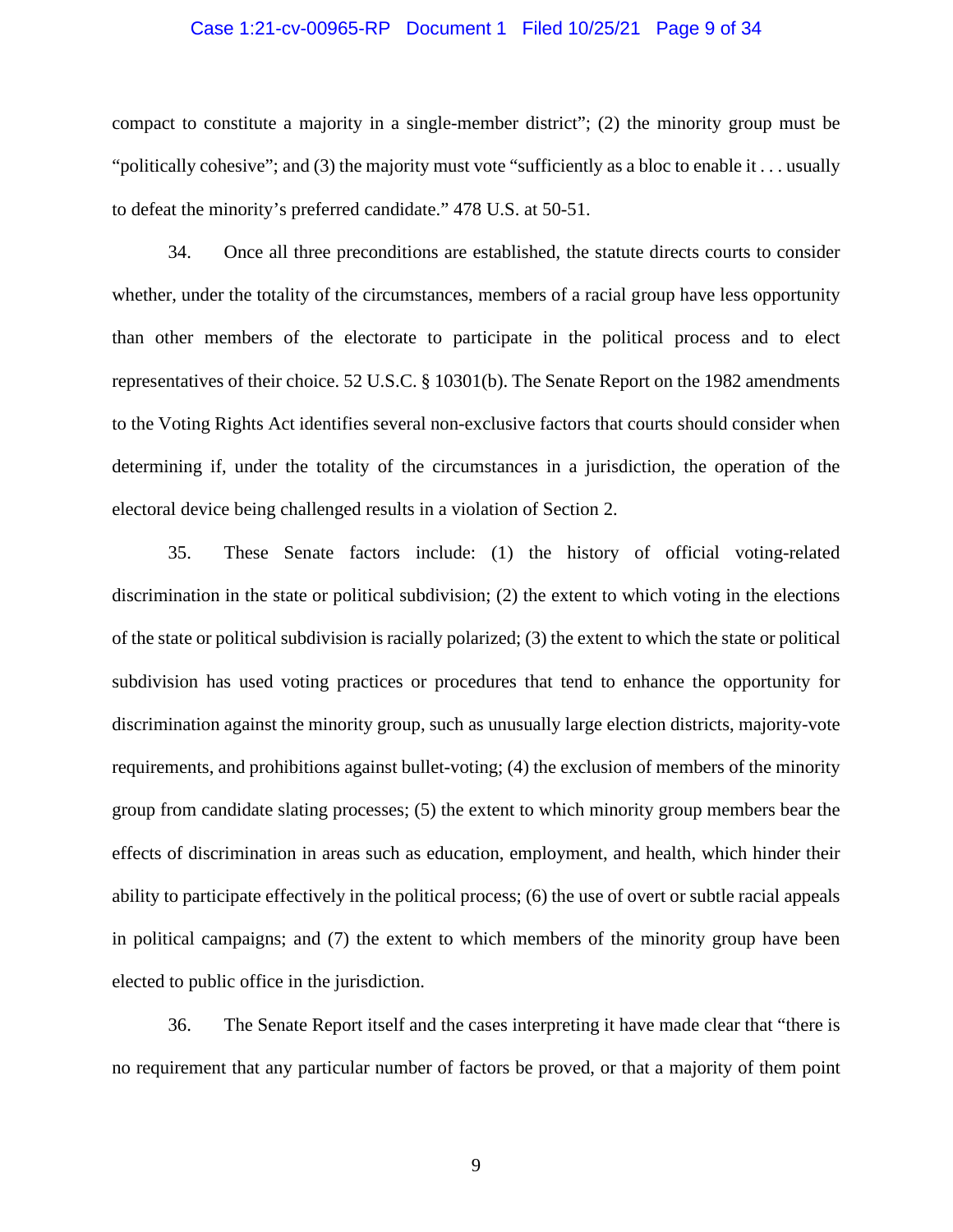### Case 1:21-cv-00965-RP Document 1 Filed 10/25/21 Page 10 of 34

one way or the other." *United States v. Marengo Cnty. Comm'n*, 731 F.2d 1546, 1566 n.33 (11th Cir. 1984) (quoting S. Rep. No. 97-417, at 29 (1982)); *see also id.* ("The statute explicitly calls for a 'totality-of-the circumstances' approach and the Senate Report indicates that no particular factor is an indispensable element of a dilution claim.").

# **FACTUAL ALLEGATIONS**

# **A. The 2020 Census**

37. On April 26, 2021, the U.S. Census Bureau announced that based on the 2020 decennial census, Texas would gain two additional seats in the United States House of Representatives. On August 12, the Census Bureau then released the detailed population and demographic data needed to draw new congressional districts. The Census Bureau's data revealed that Texas's population grew by nearly four million people between 2010 and 2020.

38. Texas's growth came overwhelmingly from communities of color. Texas's white population grew by just 187,252 between 2010 and 2020. In contrast, Texas's Latino population grew by 1,980,796; Texas's Asian population grew by 613,092; and Texas's Black population grew by 557,887. The number of Texans identifying as members of multiple races also grew significantly. In all, non-white Texans accounted for 95 percent of Texas' population growth from 2010 to 2020, and Latinos accounted for more than half of that growth. Latino Texans now make up just under 40 percent of Texas's population—only half a percentage point less than white Texans. Had it not been for the growth in its communities of color, Texas likely would have lost congressional seats instead of gaining them.

39. Communities of color also grew significantly in their share of Texas's voting-age population. More than 36 percent of voting-age Texans are now Latino—an increase of almost three percentage points since 2010. More than 12 percent of voting-age Texans are now Black and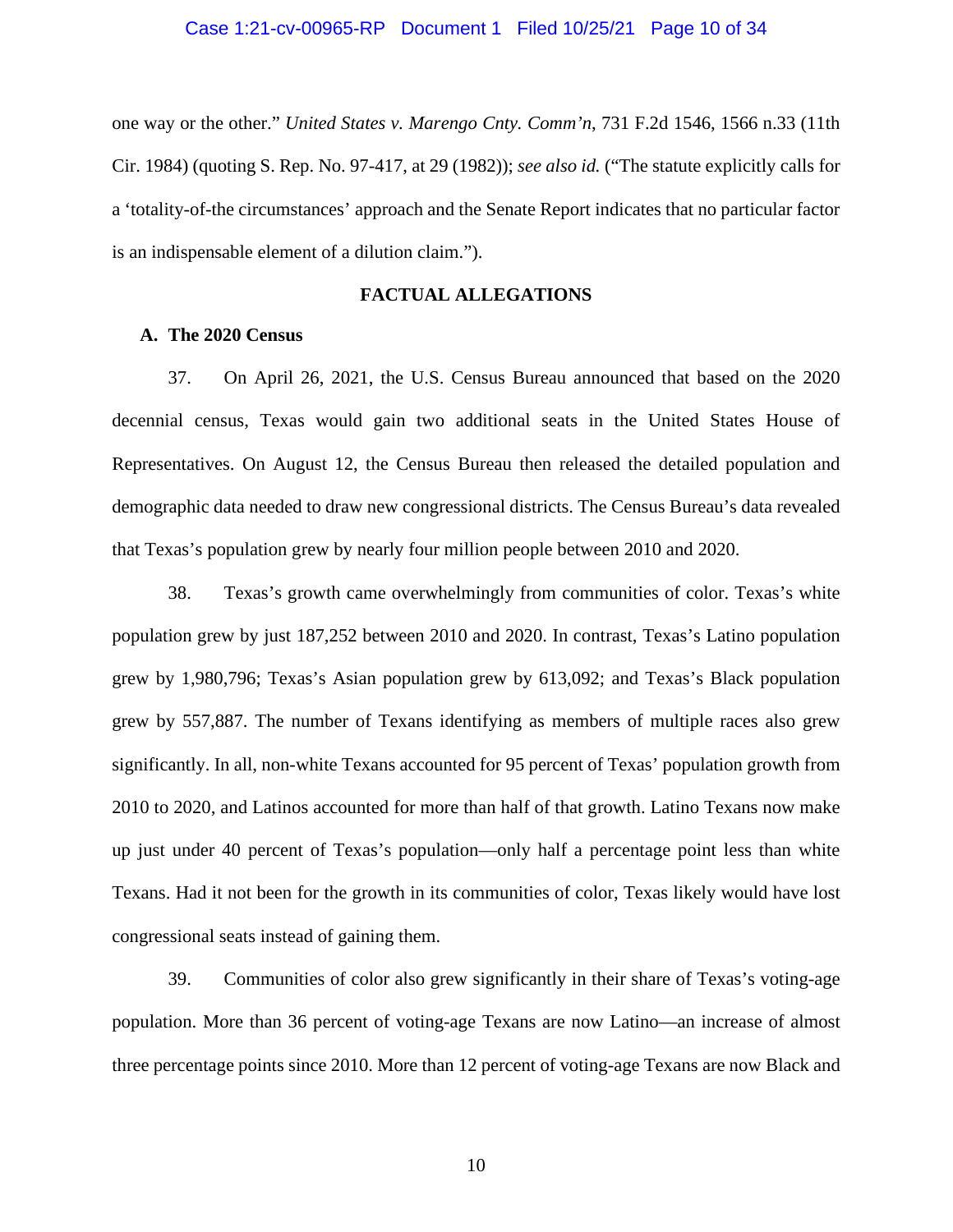## Case 1:21-cv-00965-RP Document 1 Filed 10/25/21 Page 11 of 34

more than 5 percent are Asian. Only 43 percent of Texas's voting age population is now white a decrease of more than 6 percentage points since 2010.

40. The 2020 census did not collect citizenship information. Based on the Census Bureau's 2019 American Community Survey ("ACS"), Texas's citizen voting age population was 30.9 percent Latino, 13.4 percent Black, 3.9 percent Asian, and 50.1 percent white.

# **B. The Redistricting Process**

41. Senate Bill 6 is the direct result of the Texas Legislature's failure to meaningfully engage with voters and abdication of its map-drawing responsibility to outside interests.

42. After a lengthy delay due to the coronavirus pandemic, the Texas Legislature began collecting public input on the redistricting process in January 2021.

43. From January to March 2021, the Senate Special Committee on Redistricting, led by Republican Senator Joan Huffman, heard public testimony during a series of hearings with a regional focus. Each hearing was held over the Zoom two-way video conferencing platform.

44. Although taking testimony remotely might as a matter of first impression appear to open the opportunity to give testimony to a greater number of people, the process was entirely inaccessible to many Texans. Not only did all but one of the twelve hearings held in those three months take place on weekdays during regular work hours—precluding working Texans from testifying unless they took time off work to do so—only Texans with a computer or other device with an internet connection and video/audio capability, such as a smartphone or tablet, were able to participate in the hearings. Witnesses were required to have both audio and video capabilities in order to provide virtual testimony. And those who did not have access to such a device were advised—in the middle of a global pandemic that prohibited in-person regional hearings—to visit their local public library.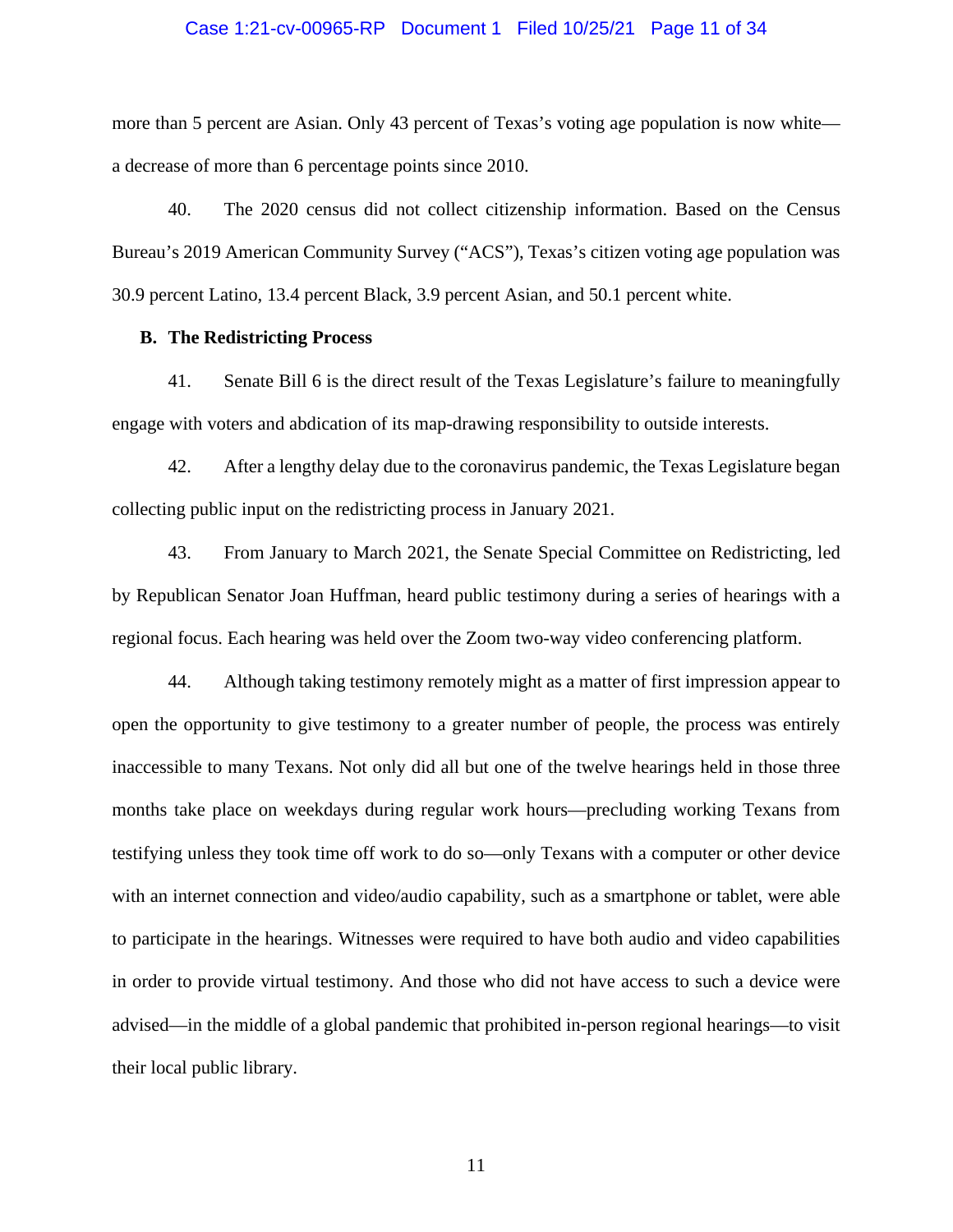# Case 1:21-cv-00965-RP Document 1 Filed 10/25/21 Page 12 of 34

45. The Senate held four additional virtual hearings in September 2021.

46. On September 7, 2021, Governor Abbott announced a third special session of the Texas Legislature, commencing on September 20, for the purpose of redrawing legislative and congressional districts in accordance with the results of the 2020 census. One week later, on September 27, Senator Joan Huffman released congressional Plan 2101—the first proposed congressional district map, which later became Senate Bill 6, and scheduled a public hearing on it three days later.

47. On September 30, 2021, Senate Bill 6 was considered by the Special Committee on Redistricting. The Committee considered invited and in-person public testimony.

48. During the September 30 hearing, Senator Huffman admitted that Plan 2101, the base map for Senate Bill 6, was drawn not by any Texas legislator or their staff but by the State's Republican congressional delegation's lawyer, indicating that the public testimony was nothing more than a formality.

49. When asked by Senator John Whitmire about the fact that Plan 2101 paired two Houston Democrats in Harris County in the same district, Senator Huffman admitted that this plan had been provided to her by the Texas Republican congressional delegation. After Senator Huffman received the plan, she made "some changes," and those changes were incorporated into Plan 2101 before she introduced it as Senate Bill 6.

50. On October 4, 2021, the Senate Special Committee on Redistricting met to consider Senate Bill 6. After a public hearing in which witnesses were overwhelmingly opposed to the plan, the committee reported it favorably with minor amendments in the Dallas–Fort Worth Area.

51. On October 8, 2021, the full Senate considered Senate Bill 6. Senate Bill 6 was amended to make minor changes to the border between CD6 and CD17 in East Texas. All other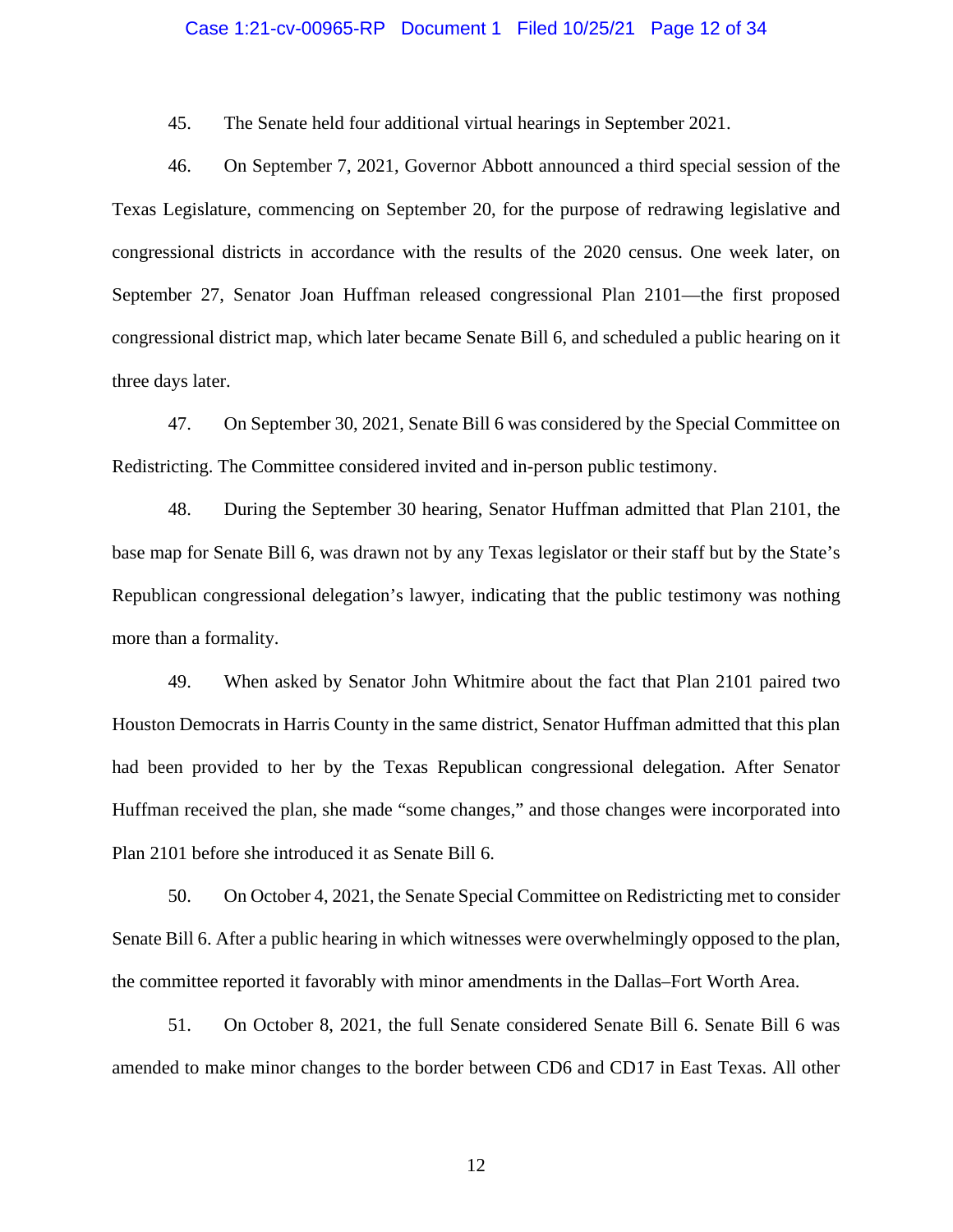# Case 1:21-cv-00965-RP Document 1 Filed 10/25/21 Page 13 of 34

amendments that were offered failed. Senate Bill 6 then passed out of the Senate on party lines by a vote of 18-13.

52. Senate Bill 6 then moved to the Texas House.

53. Like the Senate, prior to the consideration of Senate Bill 6, the House had held a series of virtual hearings for the purpose of considering public testimony on the redistricting process.

54. And, like the Senate, the process for providing public input during the map drawing process was held entirely online and almost entirely during the work week, all but ensuring the process was inaccessible for most Texans.

55. And, like the Senate, the individuals responsible for redrawing the congressional maps did not directly receive or respond to public comments and criticisms during these hearings.

56. On September 29, 2021, just after Plan 2101 became public, the Texas Tribune reported that Adam Foltz, a Republican lawyer and political operative who had previously played a key role in another state's redistricting process described by federal judges as "needlessly secret," had been hired by the House Redistricting Committee. Despite being paid by the non-partisan Texas Legislative Council, Foltz was reporting directly to the Chair of the House Redistricting Committee, Representative Todd Hunter.

57. Foltz's work was entirely separate from the House Redistricting Committee's public facing work and, until the Texas Tribune's story broke, at least one Democratic member of the Committee was unaware of Foltz's involvement in the process.

58. The House process for considering Senate Bill 6 allowed for only limited public testimony. Senate Bill 6 was received by the House on October 8, 2021, and referred to the House's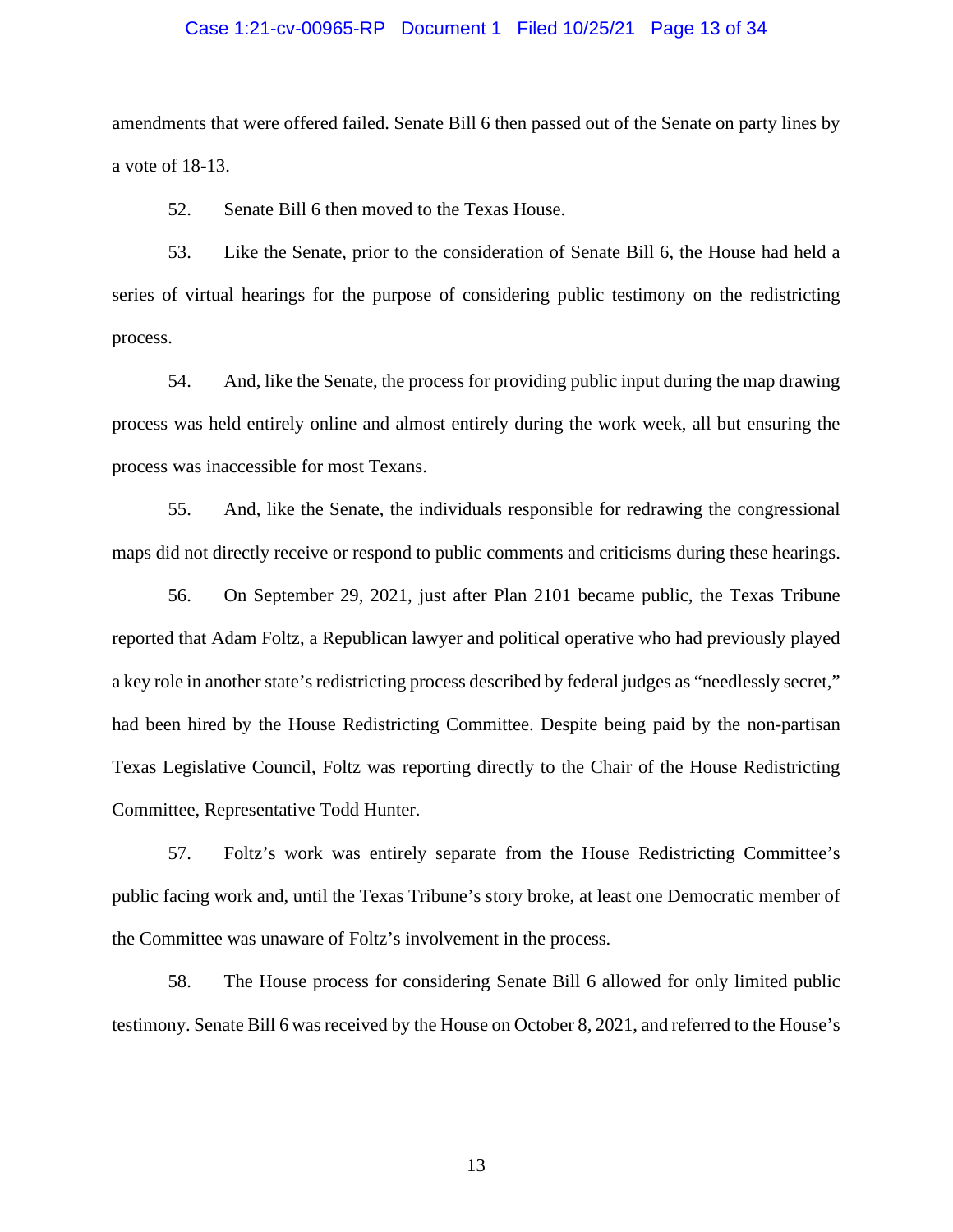# Case 1:21-cv-00965-RP Document 1 Filed 10/25/21 Page 14 of 34

Redistricting Committee that same day. The Committee sat on the bill for five days until October 13, 2021, when they noticed a hearing for October 14, 2021—the very next day.

59. Despite the less than 24 hours' notice that was provided for the hearing, 94 Texans testified before the House Redistricting Committee—93 of them opposed Senate Bill 6. Nonetheless, later that same day the House Redistricting Committee met again and passed Senate Bill 6 along a party line vote.

60. On Saturday, October 16, the full House considered Senate Bill 6. The House considered a total of twenty-six amendments, of which five were adopted. Those amendments kept the general outline of Senate Bill 6 the same but made relatively minor changes in numerous counties and districts. The House rejected proposed amendments that would have created additional majority-minority districts. Early in the morning on Sunday, October 17, the House then voted 79 to 56 to pass Senate Bill 6 as amended.

61. The Senate refused to concur in the House's amendments to Senate Bill 6, and a conference committee was immediately appointed. Less than 24 hours after the House version of Senate Bill 6 was adopted, on the evening of October 17, the conference committee issued a report. The conference committee report adopted some of the House's amendments, rejected others, and made several other changes.

62. Representative Todd Hunter, the Chair of the House Redistricting Committee, described the conference committee as a "casual discussion," explaining that the House "showed deference to the Senate. They took the lead and I agreed."

63. On October 18, 2021, both the House and Senate passed the conference committee report, sending Senate Bill 6 to the Governor.

64. Governor Abbott signed Senate Bill 6 on October 25, 2021.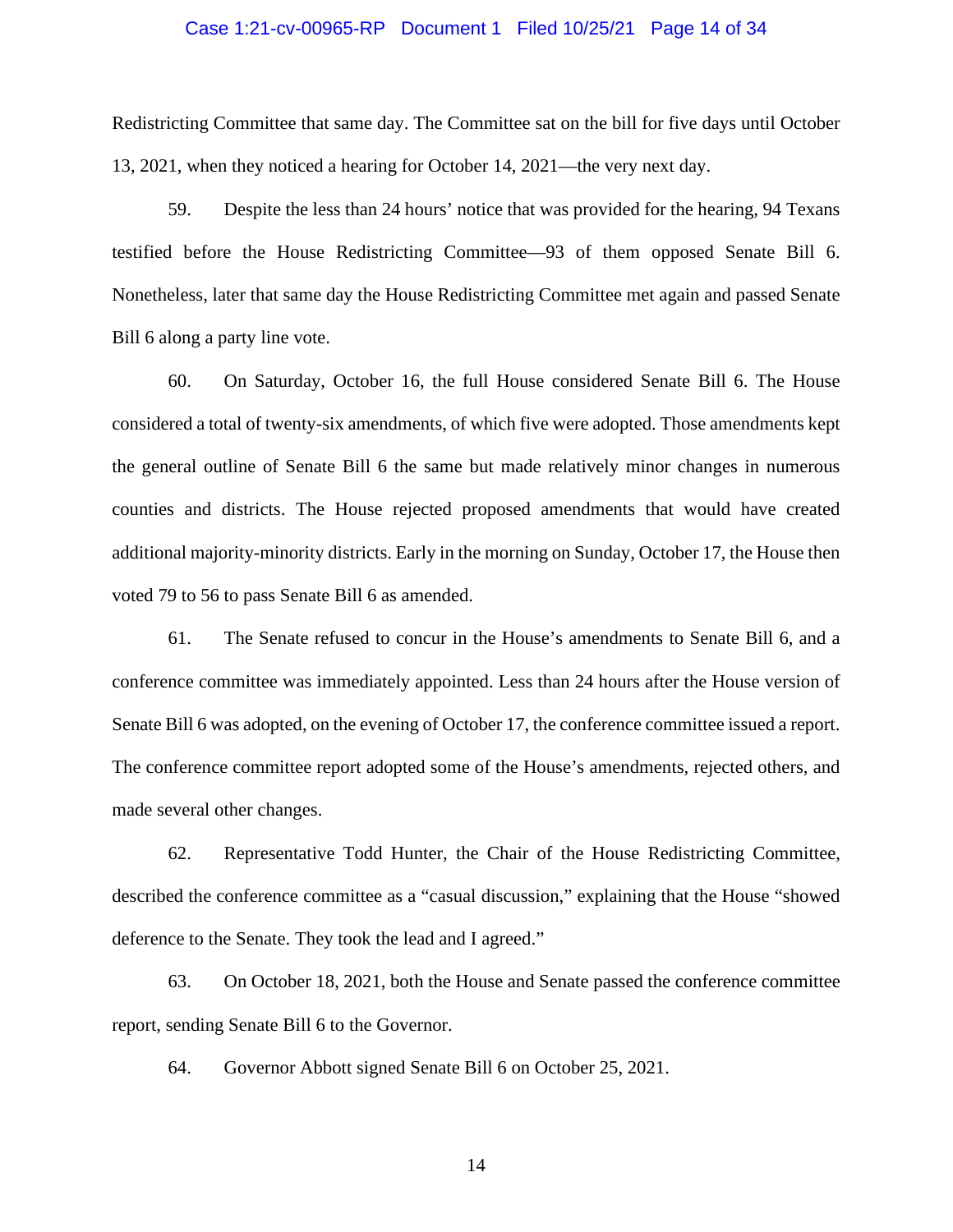# **C. Senate Bill 6**

65. Senate Bill 6 creates significant problems focused in three parts of the State: in the districts in South and West Texas and neighboring districts to the north, which systematically dilute Latino voting strength, and in the Dallas–Fort Worth and Houston metropolitan areas, where Senate Bill 6 packs and cracks non-white voters to reduce the number of districts in which they have an opportunity to elect their candidates of choice.

# **1. South and West Texas**

66. The U.S.–Mexico Border stretches for 1,254 miles across south Texas, from El Paso to Brownsville. The majority of Texans living in the border region are Latino, and Latino Texans in the border region cohesively support political candidates affiliated with the Democratic Party. North of the border, however, are many predominantly white, rural counties whose white residents vote as a bloc to oppose Latino voters' favored candidates.

67. In Senate Bill 6, this region is divided into nine districts: CD16, CD23, CD28, CD15, and CD34 along the U.S.–Mexico Border, and CD27, CD35, CD20, and CD21 just north of the border districts.

68. As explained in more detail in the paragraphs that follow, Senate Bill 6 systematically combines predominantly Latino areas in the border region with white counties in the interior to dilute the votes of Latino Texans and limit the number of congressional districts in which they may elect their candidates of choice. It also carefully packs and cracks non-white voters in Bexar County, denying those communities the opportunity to collect their candidate of choice. But for this packing and cracking, Latino eligible voters could form a numerical majority in two additional districts in South and West Texas without compromising their ability to elect their candidates of choice in the existing districts.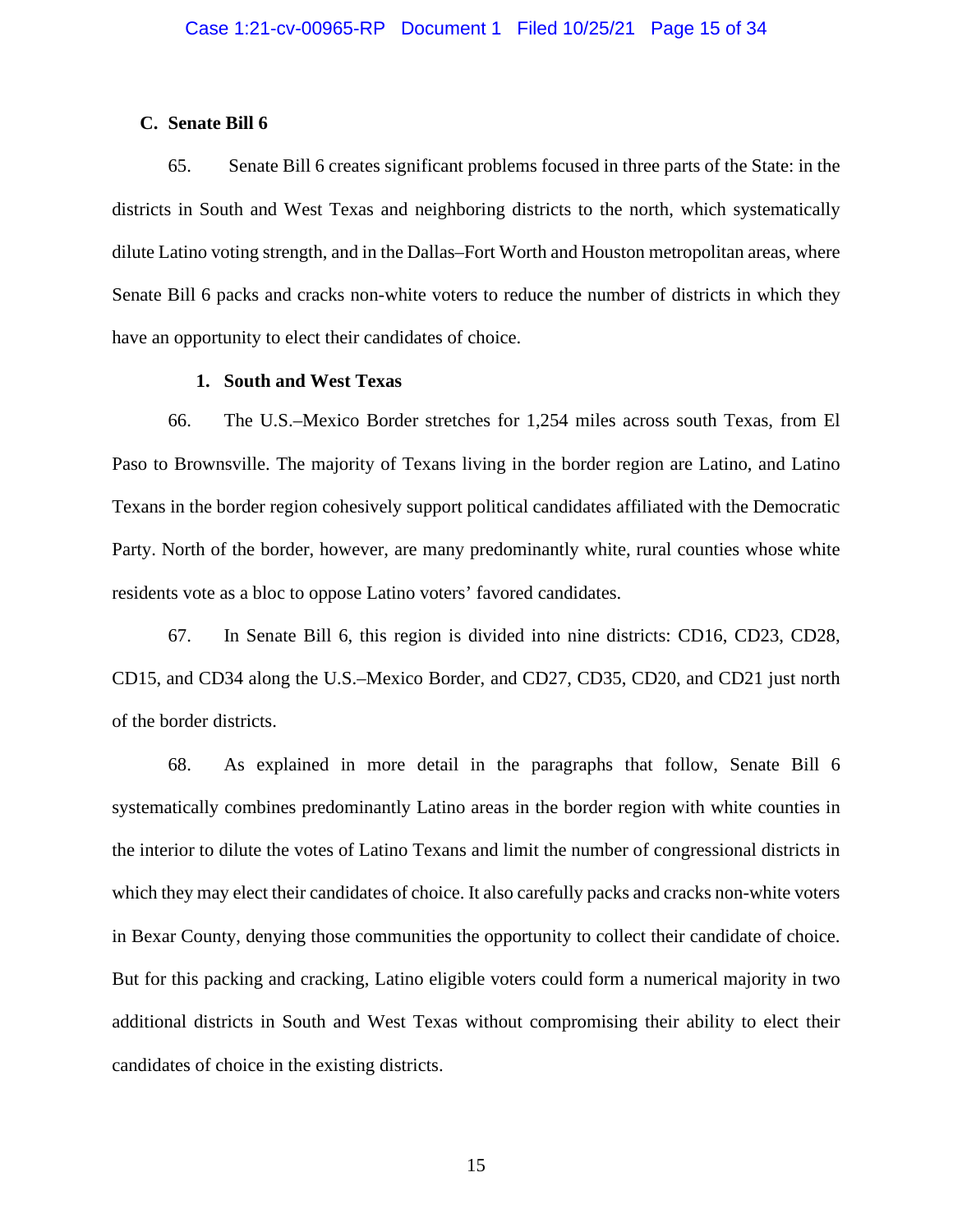# **a. CD16**

69. CD16 is the western-most congressional district in Texas, centered in El Paso. It has long been an overwhelmingly Latino district. Under the previously enacted map, 76.5 percent of CD16's voting-eligible population—that is, of its U.S. Citizen population of voting age—was Latino. Senate Bill 6 packs CD16 still further with voting-eligible Latino Texans, so that 77.8 percent of CD16's eligible voters are now Latino. Senate Bill 6 does this by excising the comparatively white northeast portion of El Paso County from CD16, and replacing it with a more densely Latino area further south. The result is a less compact district that increases the packing of Latino voters in El Paso in CD16, further diluting their voting rights, including the voting rights of Plaintiff Angel Ulloa. By doing so, Senate Bill 6 also reduces the ability of Latino voters in neighboring districts, including Plaintiffs Orlando Flores, Rosalinda Ramos Abuabara, and Mary Uribe in CD23, to elect their candidates of choice.

# **b. CD23**

70. Immediately east of CD16 is CD23, a large, predominantly rural district stretching along the U.S–Mexico Border from El Paso County to Maverick County. But CD23's vast geographic size is misleading, because the district includes many very sparsely populated counties in West Texas. In fact, the bulk of CD23's population is located in two pockets separated by more than 500 miles: in El Paso County at CD23's western extreme and in Bexar County at CD23's eastern extreme. Senate Bill 6 surgically alters CD23's boundaries in El Paso and Bexar Counties to reduce the district's population of voting-eligible Latinos from 63.1 percent under the previously enacted map to 58.1 percent under the new map.

71. Latino voters in CD23 cohesively prefer candidates affiliated with the Democratic Party, but the higher turnout and bloc voting of CD23's white residents ensured that even under the prior map, Latino voters were often unable to elect their candidates of choice. And when Latino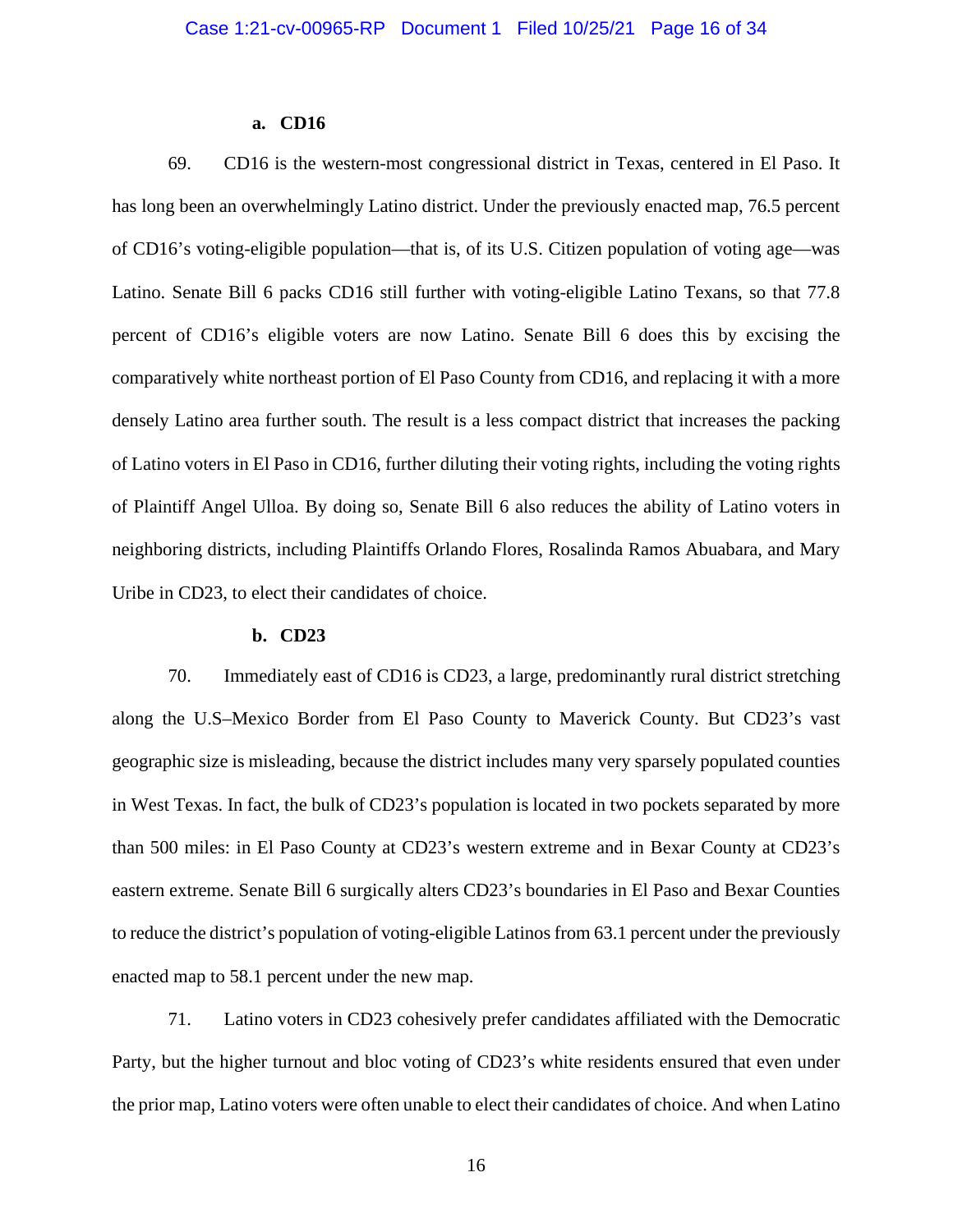# Case 1:21-cv-00965-RP Document 1 Filed 10/25/21 Page 17 of 34

voters have been able to do so, it was nearly always by a margin of fewer than five-percentage points.

72. In previous litigation, a federal court ultimately concluded that the prior version of CD23 was a highly competitive district that still allowed Latino voters an opportunity to elect their candidates of choice, even though more often than not such candidates were in fact defeated. But Senate Bill 6's five percentage-point reduction in CD23's Latino voting-eligible population transforms CD23 into a non-competitive district and will prevent Latino voters in CD23, including Plaintiffs Orlando Flores, Rosalinda Ramos Abuabara, and Mary Uribe, from electing their candidates of choice in the future. A more compact district or set of districts could readily be drawn that would enable Latino voters in these areas, including Plaintiffs Orlando Flores, Rosalinda Ramos Abuabara, and Mary Uribe, to elect their candidates of choice.

# **c. CD28**

73. South of CD23 along the U.S.–Mexico border is CD28, which stretches from the City of Laredo and Starr County in the south to Bexar County in the north. Senate Bill 6 leaves CD28 largely unchanged, with a Latino voting-eligible population that is just under 70 percent.

#### **d. CD15**

74. Just east of CD28 is CD15, a skinny, more than 250-mile-long district running from McAllen to Guadalupe County. More than 70 percent of CD15's voting-eligible population is Latino, a percentage that is largely unchanged from the previous map. More compact districts could readily be drawn that would enable Latino voters to elect their candidates of choice.

# **e. CD34**

75. Southeast of CD15 is CD34, which includes the southernmost portion of Texas's gulf coast. Under the prior enacted map, nearly 79 percent of CD34's voting eligible population was Latino. Senate Bill 6 further packs Latino voters into CD34 by adding more of Hidalgo County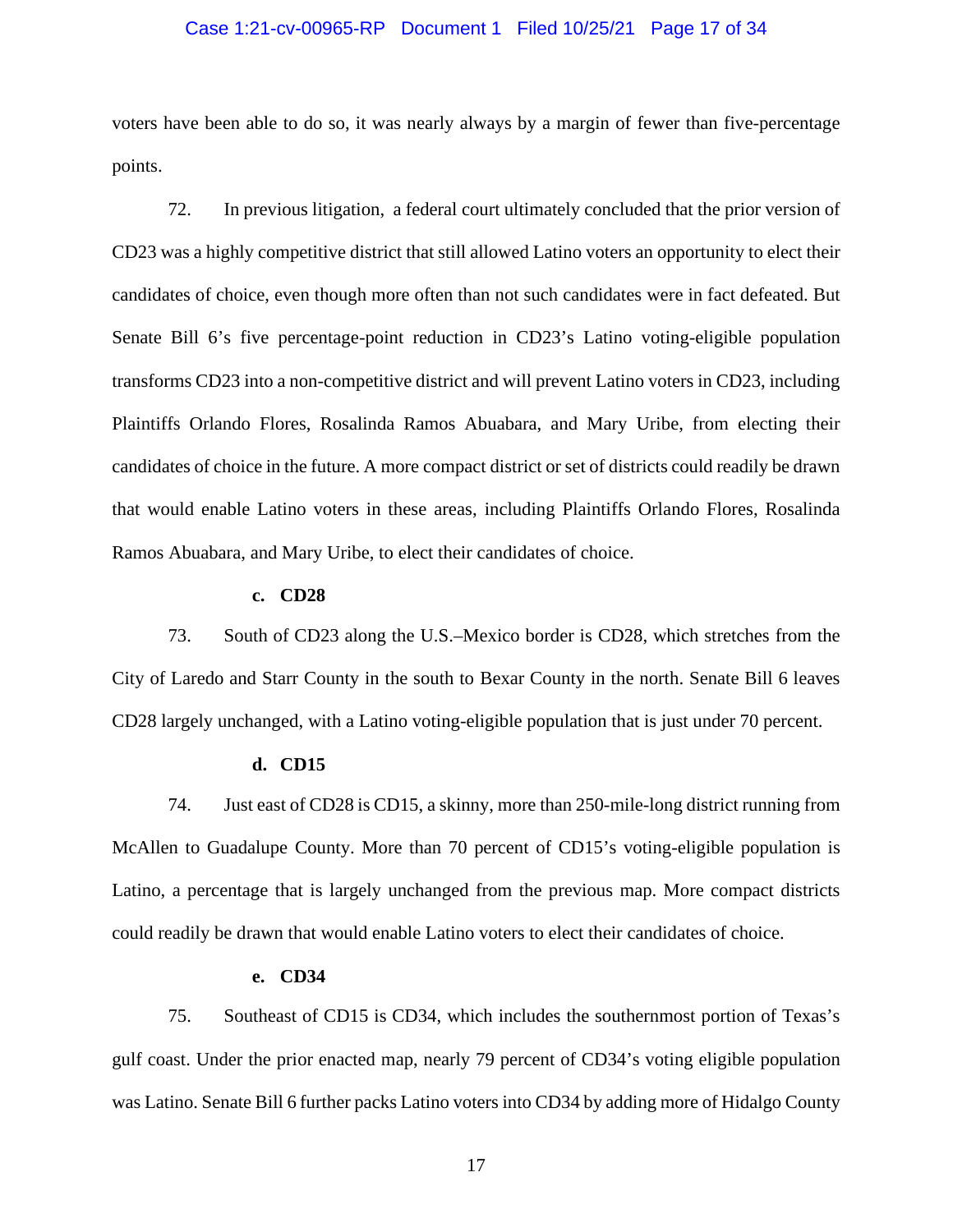# Case 1:21-cv-00965-RP Document 1 Filed 10/25/21 Page 18 of 34

into CD34, and by eliminating a tail that previously stretched north through several rural counties. As a result, CD34's voting-eligible population is now nearly 87 percent Latino.

76. The packing of Latino voters into CD34 dilutes the votes of its Latino residents, and it reduces the ability of Latino voters in neighboring districts—in particular, Latino voters in CD27, including Plaintiffs Marilena Garza and Cinia Montoya—to elect their candidates of choice.

#### **f. CD27**

77. North of CD34 is CD27, which combines predominantly Latino Nueces County with predominantly white counties to its north and west, creating a district with a voting eligible population that is just 48.65 percent Latino. Because of higher turnout and bloc voting among CD27's white voters, this configuration ensures that Latino voters in CD27, including Plaintiffs Marilena Garza and Cinia Montoya, will be unable to elect their candidates of choice. By adopting such a configuration, Senate Bill 6 dilutes the votes of Latino voters in CD27, including Latino voters in Nueces County. Alternative compact districts could readily be drawn that would enable Latino voters in CD27—particularly Latino voters in Nueces County, including Plaintiffs Marilena Garza and Cinia Montoya—to elect their candidates of choice.

#### **g. CD35**

78. Northwest of CD27 is CD35, a narrow strip of a district that stretches along I-35 from Travis County to Bexar County, often covering an area little wider than I-35's median strip. The district combines separate Latino populations in Travis and Bexar County, for a votingeligible population that is just under 48 percent Latino. While the Supreme Court ruled in 2018 that the existing CD35 was not necessarily an illegal racial gerrymander, the fact remains that there is no need for such contortions in this area. Unlike in other parts of Texas, Latino and white voters in Travis County frequently favor the same political candidates—those affiliated with the Democratic Party. Latino voters in Travis County may therefore elect their candidates of choice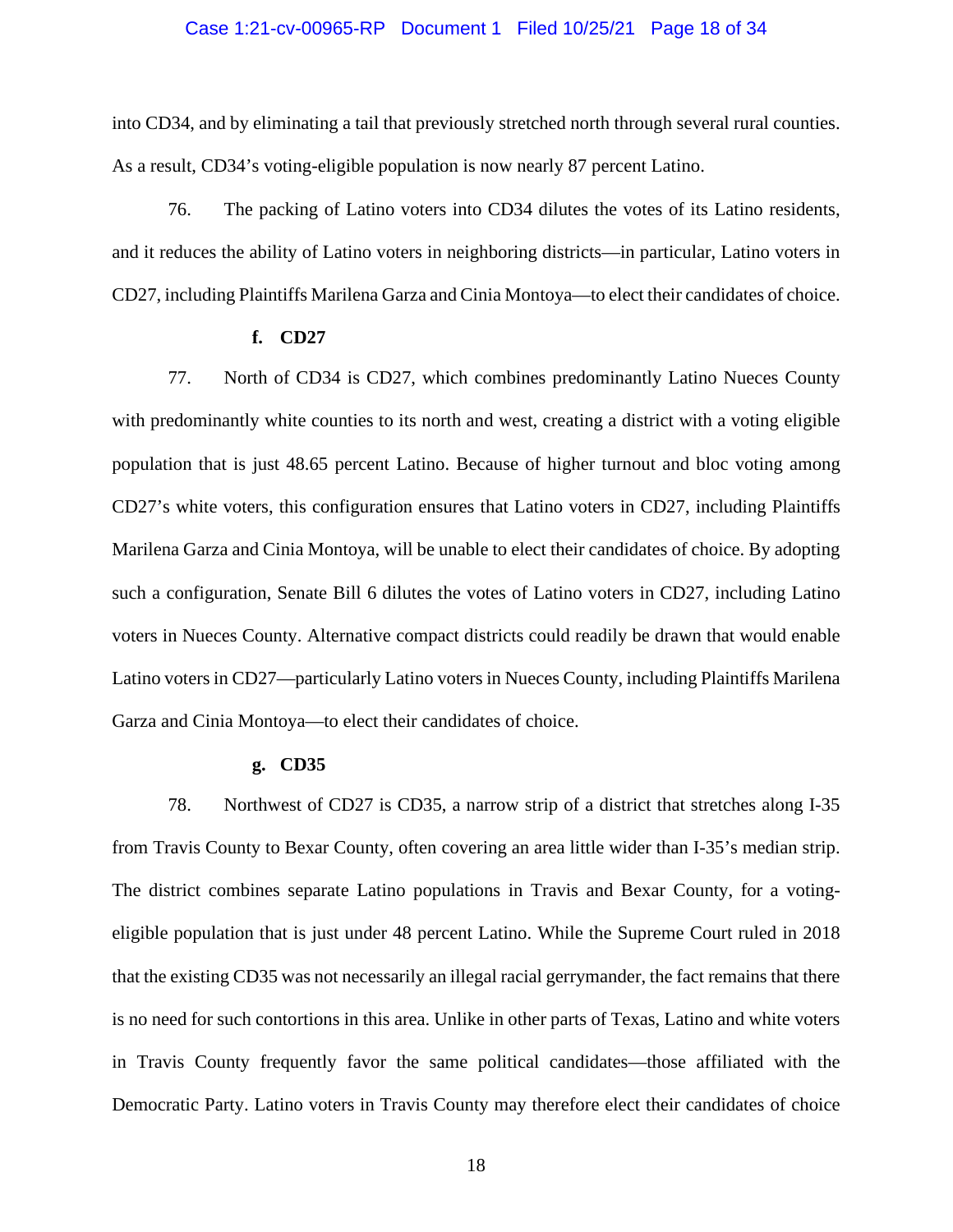# Case 1:21-cv-00965-RP Document 1 Filed 10/25/21 Page 19 of 34

even if they do not form a majority of eligible voters in their districts. And Bexar County is a majority-Latino county, so it is entirely possible to create compact districts which allow Latinos in Bexar County to elect their candidates of choice without resorting to the geographic gymnastics typified by CD35. By unnecessarily combining two, differently situated populations of Latino voters in an oddly-shaped, non-compact district in CD35, Senate Bill 6 dilutes their votes, and impairs the ability of Latino voters in neighboring districts, including Plaintiffs Marilena Garza and Cinia Montoya in CD27, Plaintiff Ana Ramón in CD21, and Plaintiffs Orlando Flores, Rosalinda Ramos Abuabara, and Mary Uribe in CD23, to elect their candidates of choice.

#### **h. CD20**

79. CD20 is a small district centered in San Antonio, strategically drawn to cover many of the most Latino portions of Bexar County, while excluding precincts—like those covering Lackland Air Force Base—that are less Latino. The result is a district with a voting-eligible population that is 69.94 percent Latino, an increase of four percentage points from the prior enacted map. By packing Latino voters into CD20, Senate Bill 6 dilutes the votes of its Latino residents, and it reduces the ability of Latino voters in neighboring districts, including Plaintiffs Orlando Flores, Rosalinda Ramos Abuabara, and Mary Uribe in CD23, to elect their candidates of choice.

# **i. CD21**

80. North of CD20 is CD 21, which combines eight largely rural, predominantly white counties with more diverse slices of Bexar and Travis Counties to form a district that is 25.78 percent Latino. By cracking slices of Latino voters from Bexar and Travis Counties and placing those voters in a predominantly white, rural district, Senate Bill 6 dilutes the votes of CD21's Latino residents, including Plaintiff Ana Ramón, and impairs their ability to elect their candidates of choice.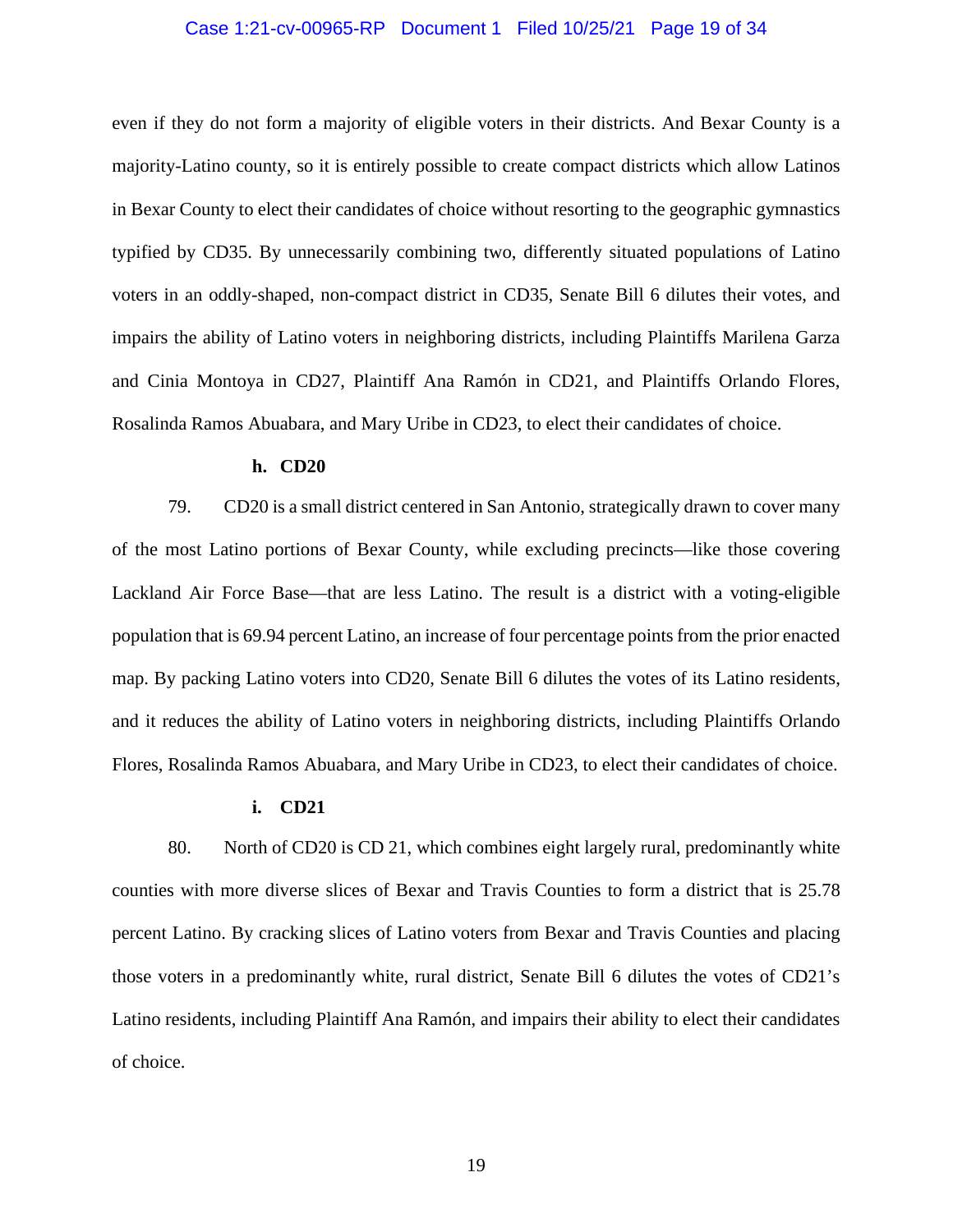# **2. Dallas–Fort Worth**

81. Senate Bill 6 carves up Dallas and Tarrant Counties, the core of the diverse Dallas– Fort Worth metropolitan area, among nine extraordinarily convoluted congressional districts. Nonwhite voters have a reasonable opportunity to elect their candidates of choice in just three of those districts: CD30, a predominantly Black district in southern Dallas County; CD32, a diverse coalition district in northwest Dallas County, and CD33, a bizarrely-shaped, predominantly Latino district that includes portions of Fort Worth and Downtown Dallas. Non-white voters elsewhere in the area are cracked among the other six districts, many of which combine diverse slices of the Dallas–Fort Worth metropolitan area with distant, predominantly-white rural counties.

82. Latino and Black voters in Tarrant and Dallas Counties overwhelmingly and consistently join together in supporting candidates affiliated with the Democratic Party, and often favor the same candidates in primary elections, while white voters vote as a bloc to oppose such candidates in general elections.

83. Alternative districts could readily be drawn in Tarrant and Dallas Counties that would either (a) create an additional district in which a majority of eligible voters, including Plaintiff Debbie Lynn Solis, are Latino, or (b) create an additional district in which Latino and Black voters have a reasonable opportunity to form coalitions to elect their candidates of choice, in each case without eliminating any districts in the area in which Latino and Black voters, already have a reasonable opportunity to elect their candidates of choice. Doing so would provide additional Latino voters in the region, including Plaintiffs Cecilia Gonzales and Jana Lynne Sanchez, with the opportunity to elect their candidates of choice.

# **3. Houston**

84. Harris County is the largest county in Texas and is home to more non-white residents than any other Texas county. In fact, there are more non-white residents in Harris County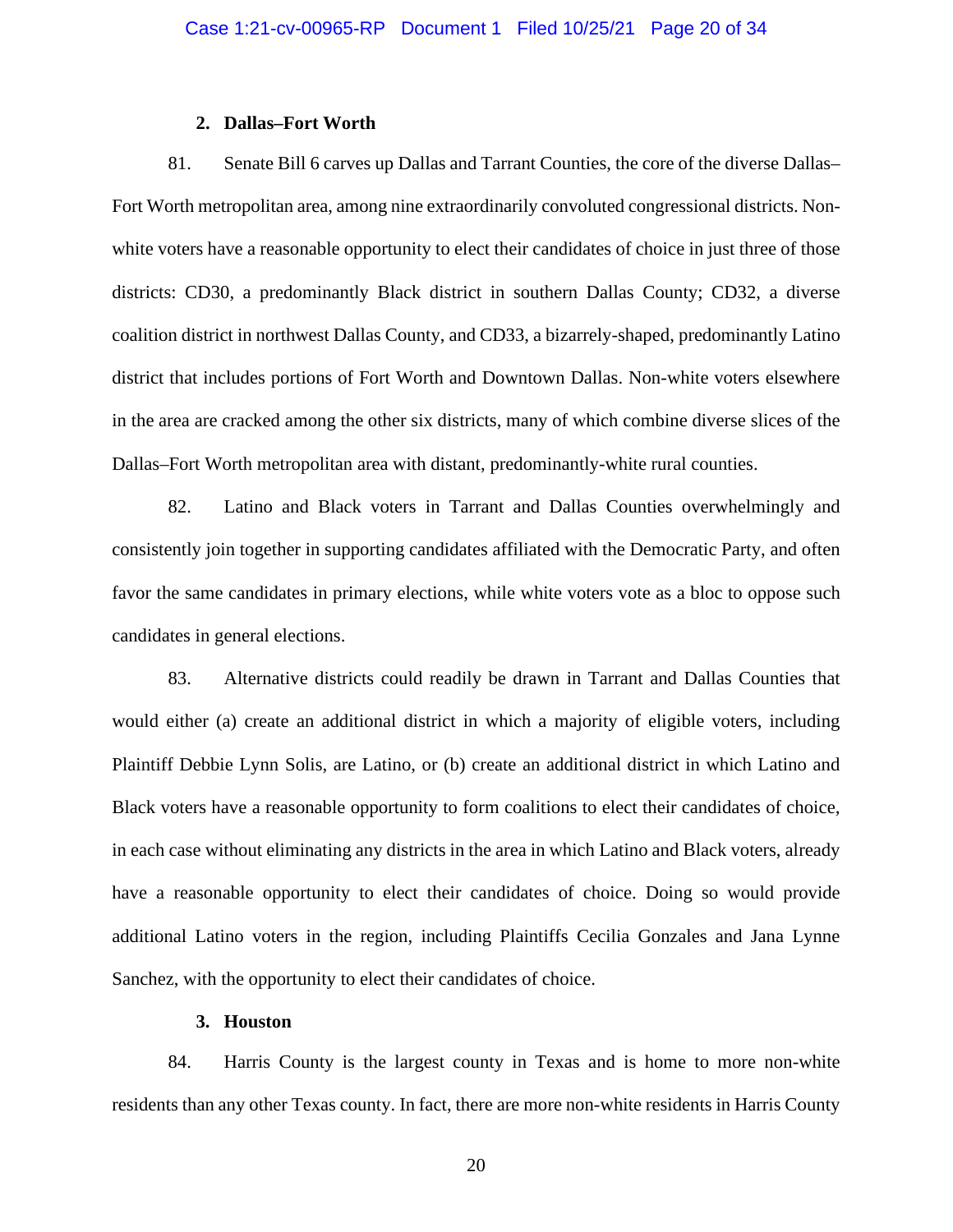# Case 1:21-cv-00965-RP Document 1 Filed 10/25/21 Page 21 of 34

than there are *total* residents in any other Texas county. Just under 30 percent of Harris County residents are white—20 percent of the county's residents are Black and nearly 45 percent are Latino.

85. Senate Bill 6 separates highly diverse Harris County into eight congressional districts. In terms of voting eligible population, five of those congressional districts—CD7, CD8, CD9, CD18, and CD29—are majority non-white, while three—CD2, CD36, and CD38—are majority white. This configuration deprives Latino and Black voters in CD2, CD36, and CD38 of the opportunity to elect their candidates of choice.

86. Latino and Black voters in Harris County overwhelmingly join together in supporting candidates affiliated with the Democratic Party, and often favor the same candidates in primary elections, while white voters vote as a bloc to oppose such candidates in general elections.

87. Senate Bill 6 is able to draw three majority-white districts in the diverse Harris County area principally via its configuration of CD29, which both (a) cracks compact Latino communities in southeast Harris County between CD29 and the predominantly white and rural CD36, and then (b) captures a separate, dense triangle of Latino voters north of Houston and places it in CD29. Such a configuration is unnecessary and improper.

88. A more compact version of CD29 in which a majority of the citizen voting age population is still Latino could be drawn entirely in the southeast Houston suburbs, by eliminating the cracking of a portion of that community into CD36. By doing so, Latino voters in eastern Harris County, including Plaintiffs Jerry Shafer and Agustin Loredo, would gain a reasonable opportunity to elect their candidates of choice. This change would also enable the creation of an additional district in Harris County either (a) in which a majority of eligible voters are Latino or (b) in which Latino and Black voters, including Plaintiff Akilah Bacy, have a reasonable opportunity to form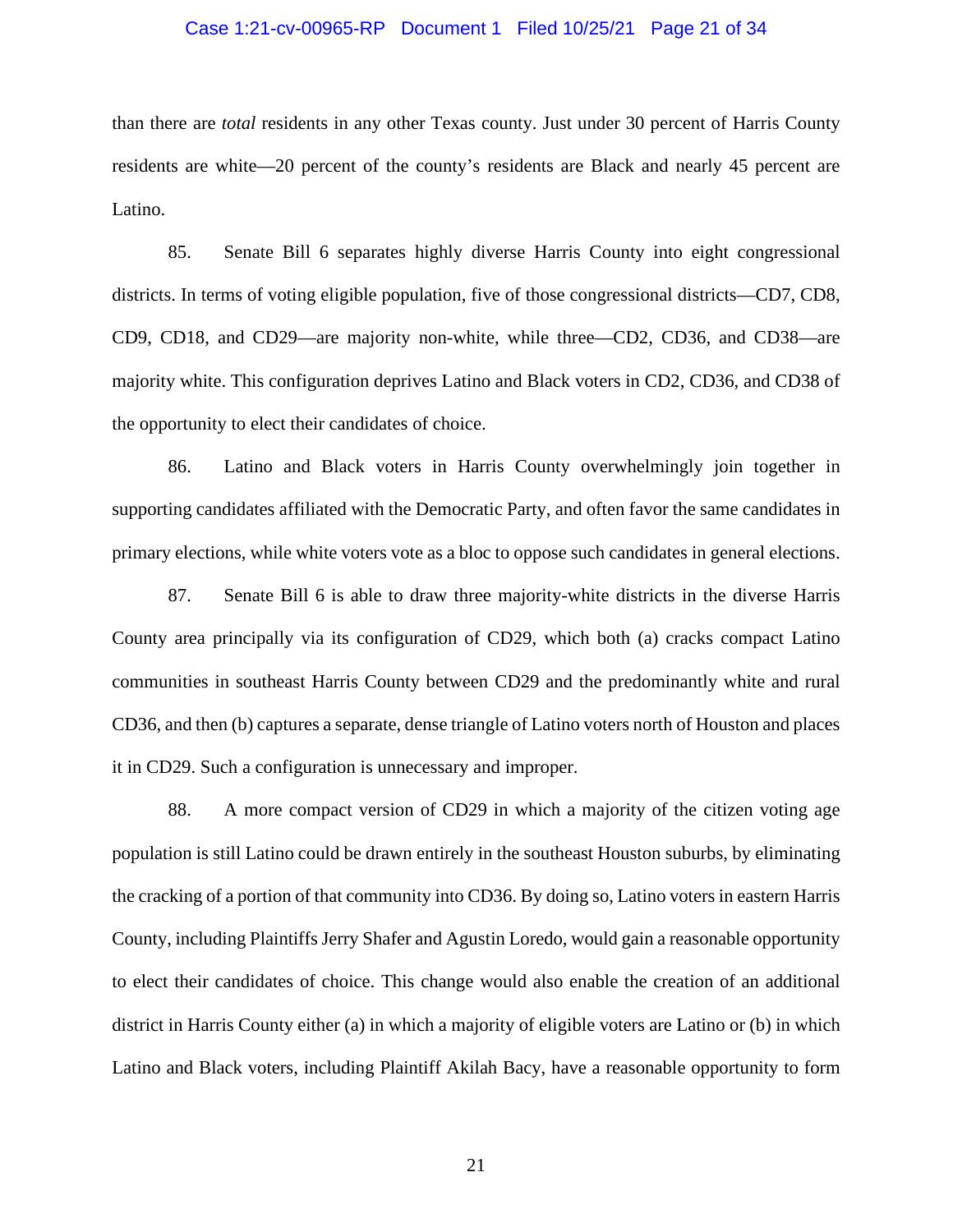# Case 1:21-cv-00965-RP Document 1 Filed 10/25/21 Page 22 of 34

coalitions to elect their candidates of choice, in each case without eliminating the number of districts in the area in which Latino and Black voters already have a reasonable opportunity to elect their candidates of choice.

## **D. Racial Polarization**

89. As courts have long recognized, voting in nearly every region of Texas is severely racially polarized. *See Veasey v. Abbott*, 830 F.3d 216, 258 (5th Cir. 2016) (en banc) (noting State's failure to contest evidence that "racially polarized voting exists throughout Texas"); *Perez v. Abbott* ("*Perez I*"), 250 F. Supp. 3d 123, 180 (W.D. Tex. 2017) (three-judge panel) (noting "the existence of racially polarized voting throughout Texas").

90. Black and Latino voters across Texas cohesively vote for the same candidates. For example, ecological regression analysis suggests that in the 2020 presidential election, more than 70 percent of Latino voters and more than 95 percent of Black voters statewide supported President Biden, the Latino and Black candidate of choice. Similarly, in the 2018 governor's race, more than 70 percent of Latino voters and more than 95 percent of Black voters supported candidate Lupe Valdez, the Latino and Black candidate of choice. In contrast, non-Hispanic white voters in Texas consistently vote as a bloc to defeat those candidates, with just 15 percent of white Texas voters supporting President Biden and just 10 percent of white Texas voters supporting Lupe Valdez.

91. The racially polarized voting patterns in Texas are driven in significant part by attitudes about race and ethnicity. Members of Texas's two major political parties exhibit sharp disagreements over issues relating to race and ethnicity. Members of the Democratic Party—which Latino and Black voters in the state overwhelmingly prefer—are significantly more likely to view Texas's voting laws as racially discriminatory, support removing Confederate monuments from public spaces, oppose immediate deportation of undocumented immigrants, and support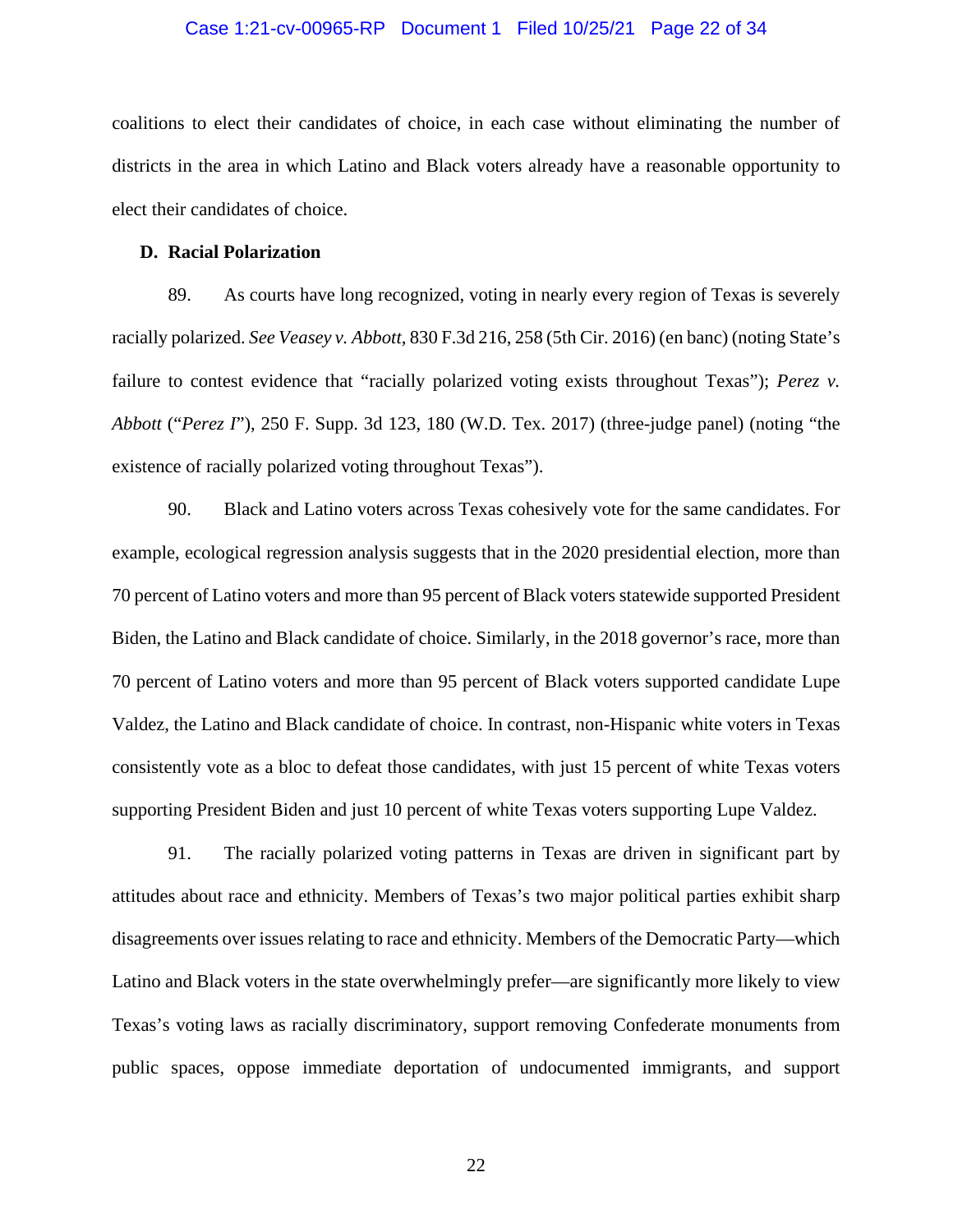# Case 1:21-cv-00965-RP Document 1 Filed 10/25/21 Page 23 of 34

comprehensive immigration reform with a pathway to citizenship than members of the Republican Party, which white voters overwhelmingly prefer.

92. In 2008, the Cooperative Congressional Election Study found that *60 percent* of Texas Republicans supported re-imposing a literacy test for voting, compared to just 24 percent of the State's Democrats.

# **E. Texas's History of Discrimination**

93. Texas's attempts to dilute the Latino vote through redistricting is nothing new. It is simply the latest iteration of centuries-long efforts by Texas officials to suppress non-white political participation.

94. "Texas has a long, well-documented history of discrimination that has touched upon the rights of Blacks and Hispanics to register, to vote, or to participate otherwise in the electoral process. Devices such as the poll tax, an all-white primary system, and restrictive voter registration time periods are an unfortunate part of this State's minority voting rights history." *Patino v. City of Pasadena*, 230 F. Supp. 3d 667, 682–83 (S.D. Tex. 2017) (quoting *League of United Latin Am. Citizens v. Perry* ("*LULAC*"), 548 U.S. 399, 439–40 (2006)); *see also Perez v. Abbott* ("*Perez II*"), 253 F. Supp. 3d 864, 888, 906 (W.D. Tex. 2017) (three-judge panel noting that "Texas's history of official discrimination touching on the right of Hispanics to register, vote, and otherwise to participate in the democratic process is well documented").

95. Texas's ongoing history of voting discrimination against minorities has deep historical roots. In 1866, Texas prohibited freed slaves from voting and holding office. After Reconstruction-era policies expanded ballot access, Texas systematically fought to suppress minority voting rights.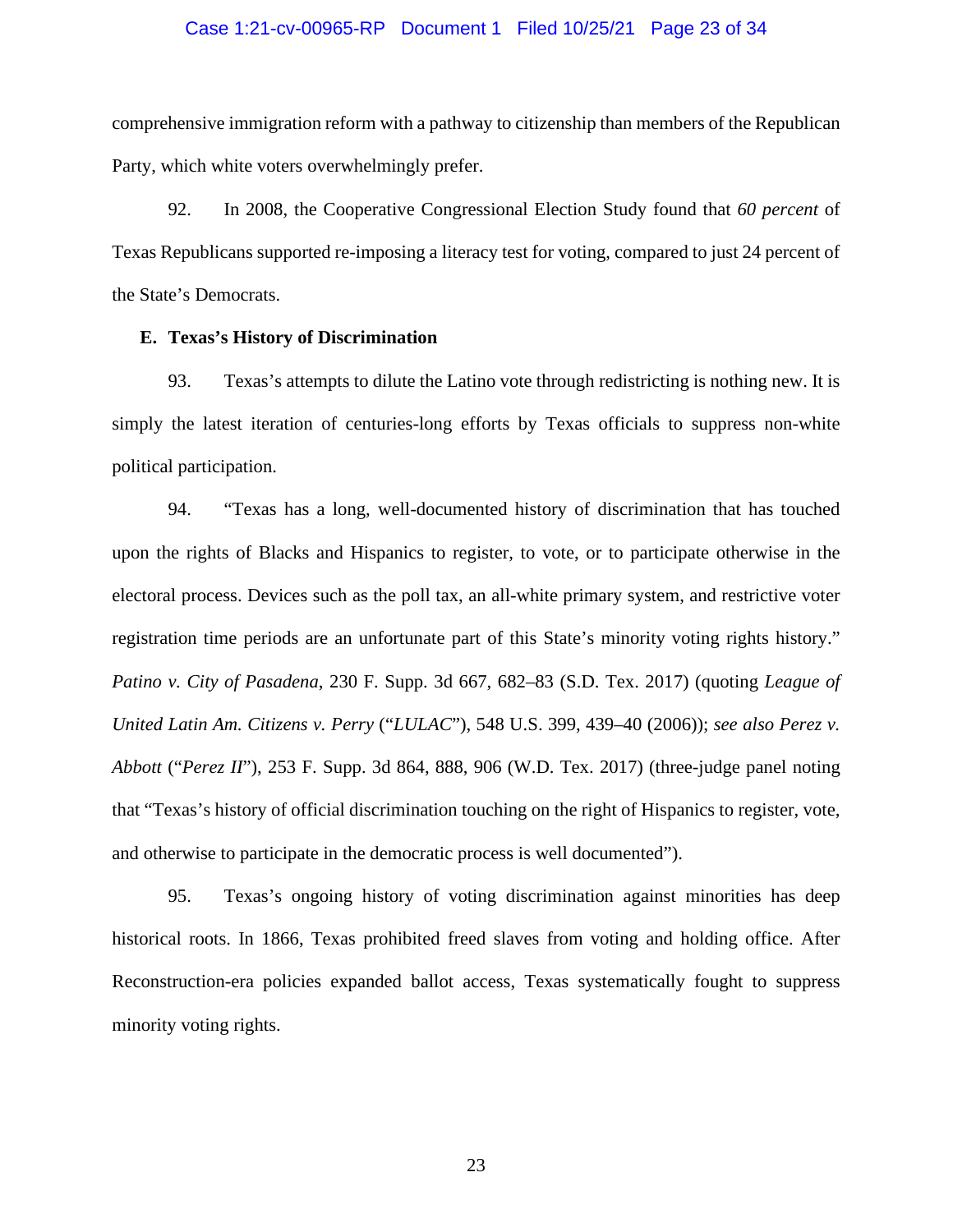# Case 1:21-cv-00965-RP Document 1 Filed 10/25/21 Page 24 of 34

96. In the decades before white Texans coalesced around the Republican Party, white Texans dominated the Democratic Party—and stopped minority voters from participating in its primaries. This was particularly problematic because the historic Democratic Party so dominated the State's politics into the mid-twentieth century that no other party was even relevant. By 1923, Texas had passed a law explicitly providing that "in no event shall a negro participate in a Democratic primary in the State of Texas and declaring ballots cast by negroes as void." S.B. 44, 38th Leg., 2d Sess. (Tex. 1923). After the U.S. Supreme Court invalidated that law, Texas maneuvered around the ruling by allowing political parties to set their own qualifications, after which Black and Latino voters were immediately barred from political participation once again.

97. Texas further engaged in systematic disenfranchisement of Latino voters by capitalizing on language barriers and literacy disparities, going so far as to prohibit anyone from assisting "illiterate" individuals or non-English speakers at the polls. These restrictions remained in place until federal court intervention in 1970.

98. Texas also used a poll tax to disenfranchise Black and Latino voters, who were significantly more likely to be living in poverty. This significantly depressed Black and Latino registration and turnout throughout much of the twentieth century.

99. After the Voting Rights Act of 1965 increased registration rates among Black and Latino Texans, the State quickly legislated counteractive measures. The following year, Texas enacted a law requiring that every voter reregister each year, a measure intended to mimic the poll tax's burden on minority voters. After a federal court found this annual-registration requirement unconstitutional, *see Beare v. Smith*, 321 F. Supp. 1100, 1101–02 (S.D. Tex. 1971) (three-judge panel), *aff'd sub nom. Beare v. Briscoe*, 498 F.2d 244 (5th Cir. 1974), Texas purged minority voters from its rolls by requiring all voters in the State to reregister before voting in future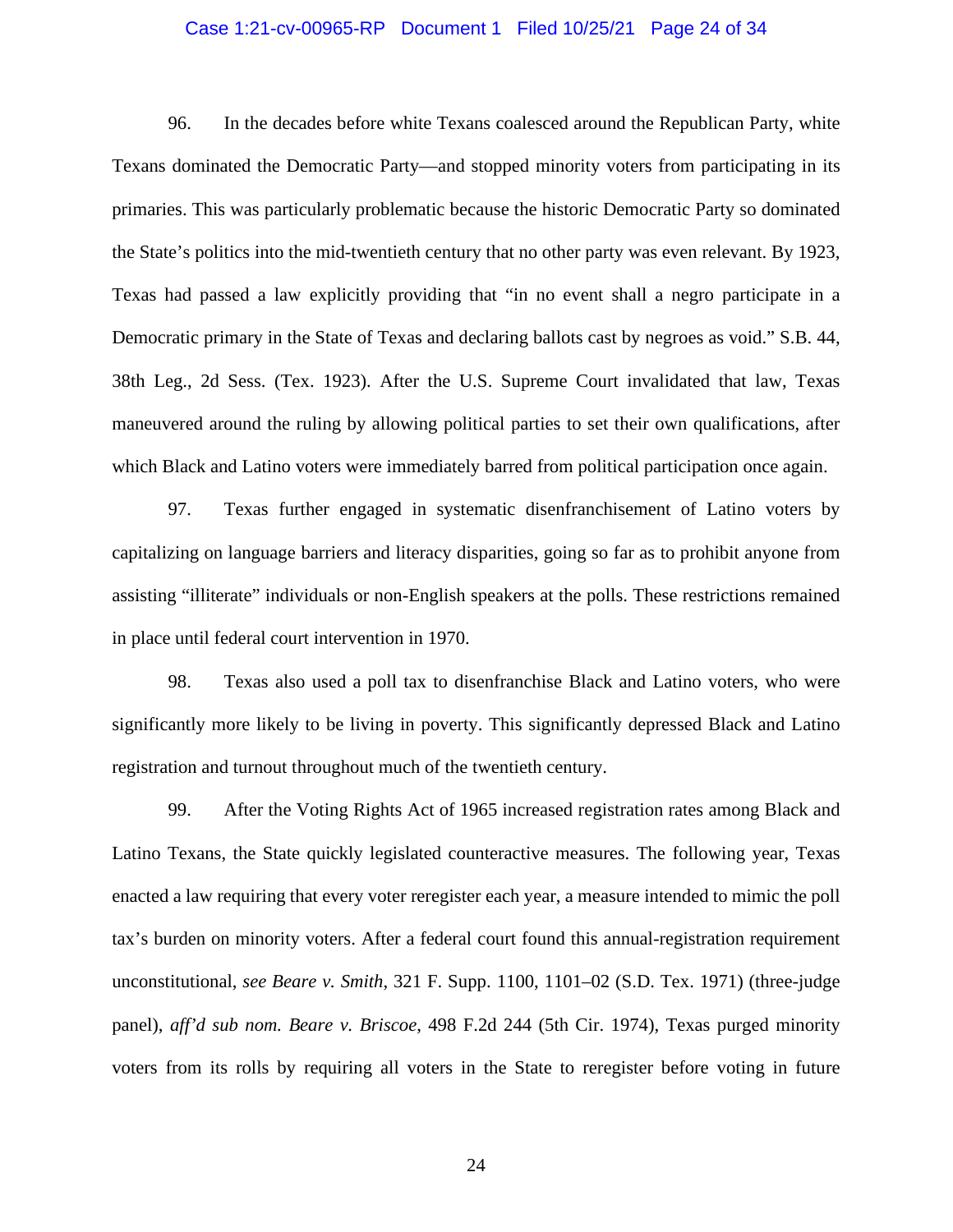# Case 1:21-cv-00965-RP Document 1 Filed 10/25/21 Page 25 of 34

elections. These and other tactics against minority voters eventually led Congress to include Texas as a covered state under Section 5 of the Voting Rights Act in 1975.

100. While Texas's efforts to limit Black and Latino voters' access to the franchise have a long and shameful heritage, they are by no means a thing of the past. The State continues to lead the nation in efforts to suppress minority political participation.

101. A 2018 study by the U.S. Commission on Civil Rights found that Texas had "the highest number of recent [Voting Rights Act] violations in the nation." U.S. Comm'n on C.R., *An Assessment of Minority Voting Rights Access in the United States* 74 (2018). In every redistricting cycle since 1970, a federal court has ruled at least once that the State violated the Voting Rights Act or the U.S. Constitution during the redistricting process.

102. In 2006, the U.S. Supreme Court held that the State had enacted a congressional map that unlawfully diluted the voting strength of Latino voters in West Texas in direct response to those voters' growing political power. *See LULAC*, 548 U.S. at 436–42. These actions "b[ore] the mark of intentional discrimination that could give rise to an equal protection violation." *Id.* at 440.

103. During the 2010 redistricting cycle, federal courts found that Texas had intentionally diluted Black and Latino voting strength in crafting new congressional and state legislative maps. *See Perez II*, 253 F. Supp. 3d at 949–62; *Perez I*, 250 F. Supp. 3d at 145–80 (W.D. Tex. 2017); *Texas v. United States*, 887 F. Supp. 2d 133, 159–66, 177–78 (D.D.C. 2012) (three-judge panel), *vacated and remanded on other grounds*, 570 U.S. 928 (2013). A three-judge court "found that the Texas Legislature intentionally discriminated in 2011 in numerous and significant ways" during the last decennial redistricting, and the Supreme Court "never addressed or in any way called into question [that court's] findings as to the Legislature's discriminatory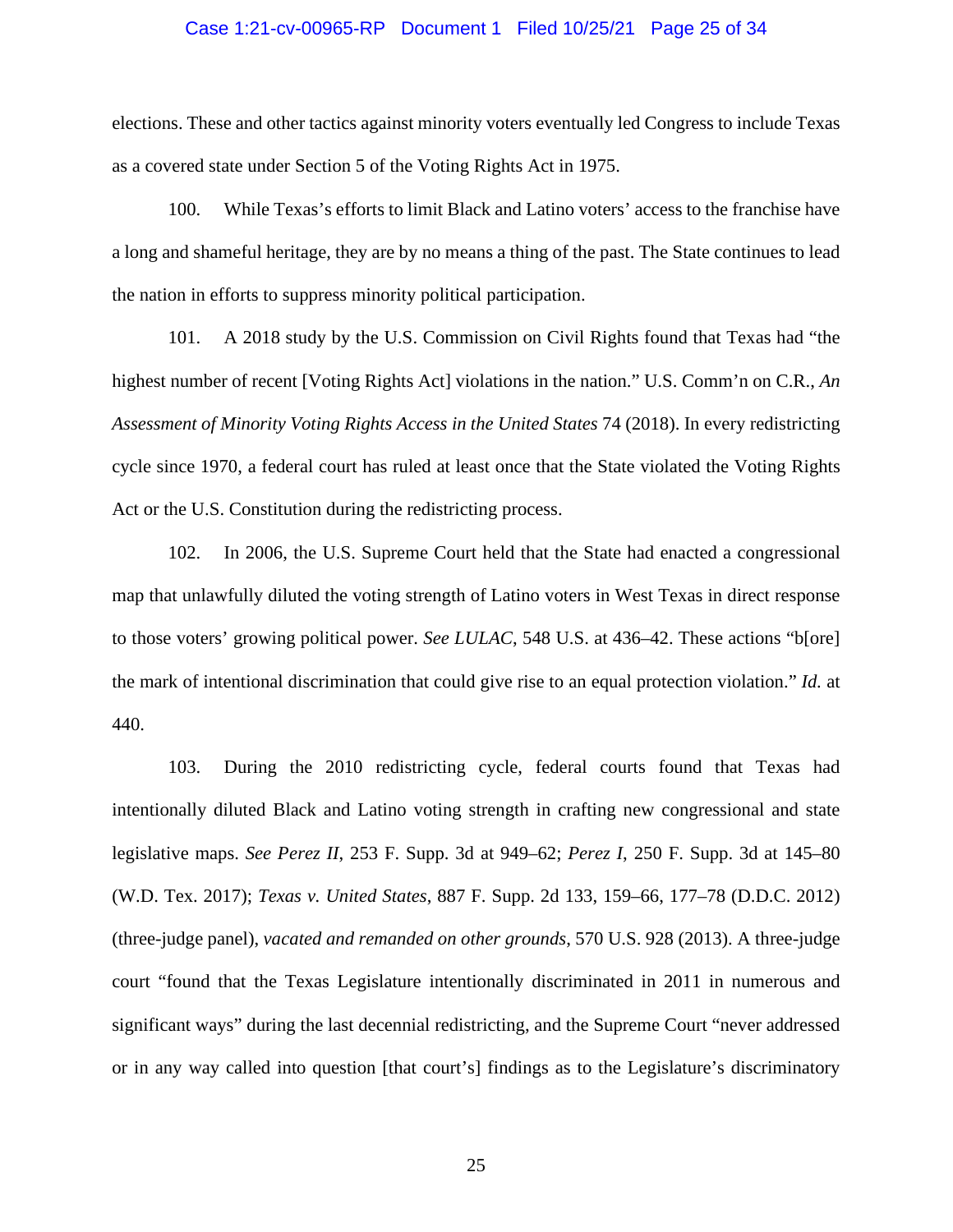# Case 1:21-cv-00965-RP Document 1 Filed 10/25/21 Page 26 of 34

purpose in enacting the 2011 plans." *Perez v. Abbott*, 390 F. Supp. 3d 803, 811–12 (W.D. Tex. 2019).

104. In 2016, an en banc panel of the U.S. Court of Appeals for the Fifth Circuit concluded that there was evidence that Texas's 2011 law requiring photo identification for voters was motivated by a discriminatory purpose. *See Veasey*, 830 F.3d at 225, 234–43. The Fifth Circuit further "conclude[d] that the district court did not clearly err in determining that [the photo identification law] ha[d] a discriminatory effect on minorities' voting rights in violation of Section 2 of the Voting Rights Act." *Id.* at 265.

105. Texas also uses the enormous power of its criminal justice system to suppress minority political participation. Since Attorney General Paxton took office in 2015, at least 72 percent of the prosecutions brought by his Election Integrity Unit have been against Black and Latino individuals—who make up just over 50 percent of the State's population.

106. Because the rules governing voter registration and ballot casting can be confusing, the threat of criminal prosecution for violating such rules significantly deters eligible voters from participating in the political process. The severe racial and ethnic disparities in Texas's electionrelated prosecutions thus intimidate minority voters against participating in the State's elections.

107. Attorney General Paxton has not been alone in intimidating minority voters. In 2019, former Acting Secretary of State David Whitley issued an advisory decision to county registrars claiming to have a list of 95,000 noncitizens who were unlawfully registered to vote. The list was rife with errors, particularly because it failed to account for noncitizens who had since become naturalized. A federal judge called Secretary Whitley's actions in this incident "hamhanded and threatening" and lamented that these actions stoked "fear and anxiety" among the State's minority population and "intimidate[d] the least powerful among us." *Tex. League of*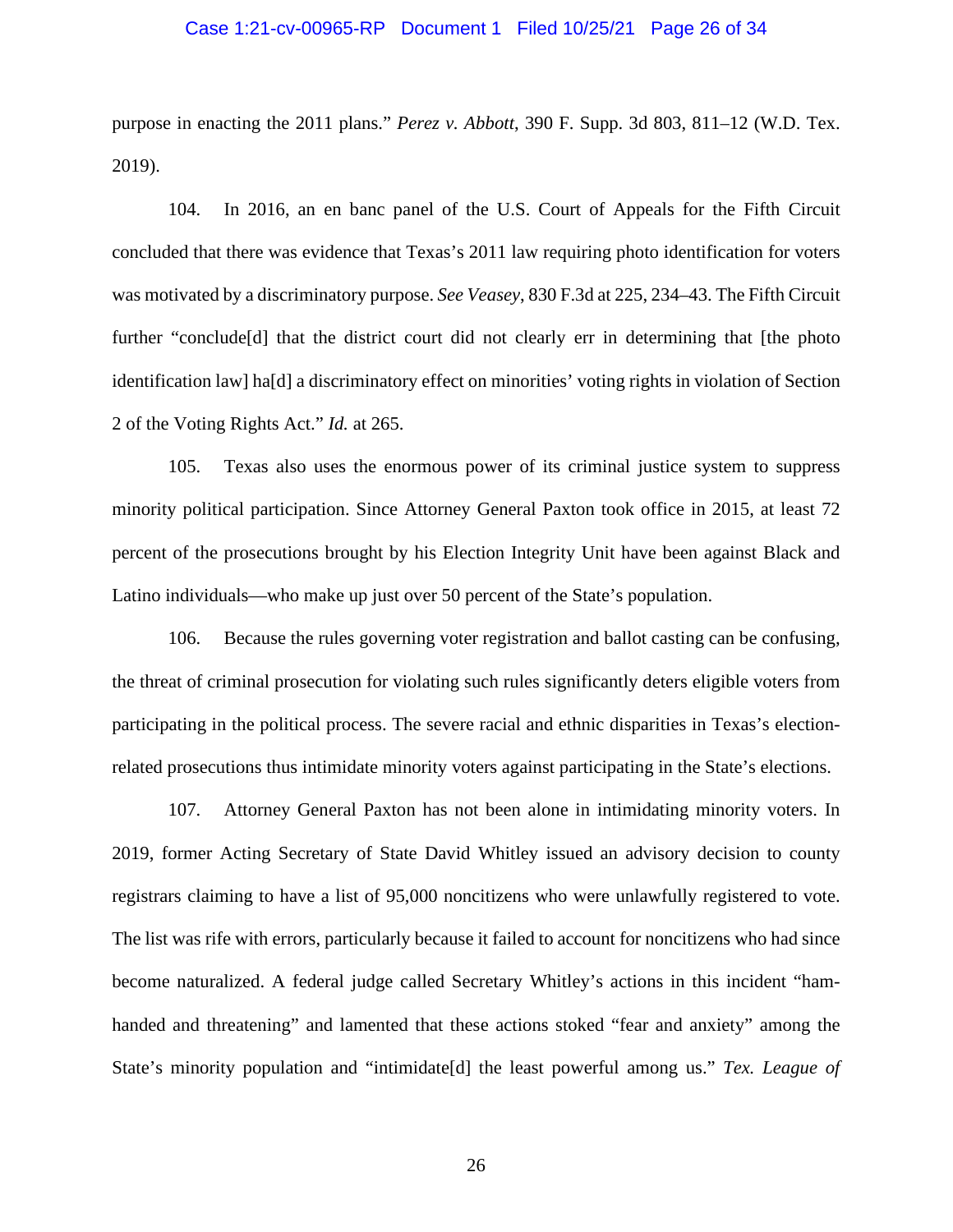# Case 1:21-cv-00965-RP Document 1 Filed 10/25/21 Page 27 of 34

*United Latin Am. Citizens v. Whitley*, No. SA-19-CA-74-FB, 2019 WL 7938511, at \*1 (W.D. Tex. Feb. 27, 2019).

108. In addition to the threat of criminal prosecution, Black and Latino Texans routinely face intimidation and misinformation at the polls.

109. Dallas County's former elections administrator stated in 2018 that the severity and intensity of voter harassment and intimidation had reached levels she had not seen in her 30 years of service. During that year's election, a white poll worker in North Houston yelled racial insults at a Black voter, stating, "Maybe if I'd worn my blackface makeup today you could comprehend what I'm saying to you," and, "If you call the police, they're going to take you to jail and do something to you, because I'm white."

110. The 2020 election was no better. On the first day of early voting at a Dallas polling place, an older white man falsely told a long line of mostly Black and Latino voters that they would not be allowed to vote if they were not inside the building by the time the polls closed.

111. At a different Dallas polling location, supporters of former president Trump blared messages aimed at Latino and Black voters while one of them told the voters that he sends people to the morgue.

112. On October 29, cars and military-style trucks gathered in the parking lot of a Fort Bend polling place with loudspeakers, bullhorns, and a coffin.

113. Incidents of Trump supporters engaging in similar intimidating behavior were reported in Tarrant, Montgomery, and Harris Counties.

114. And just this year, the Texas Legislature re-doubled its efforts to make it more difficult of Black and Latino Texans to vote, enacting an omnibus voter suppression bill that burdens voters, restricts access to the franchise, and targets the very measures that communities of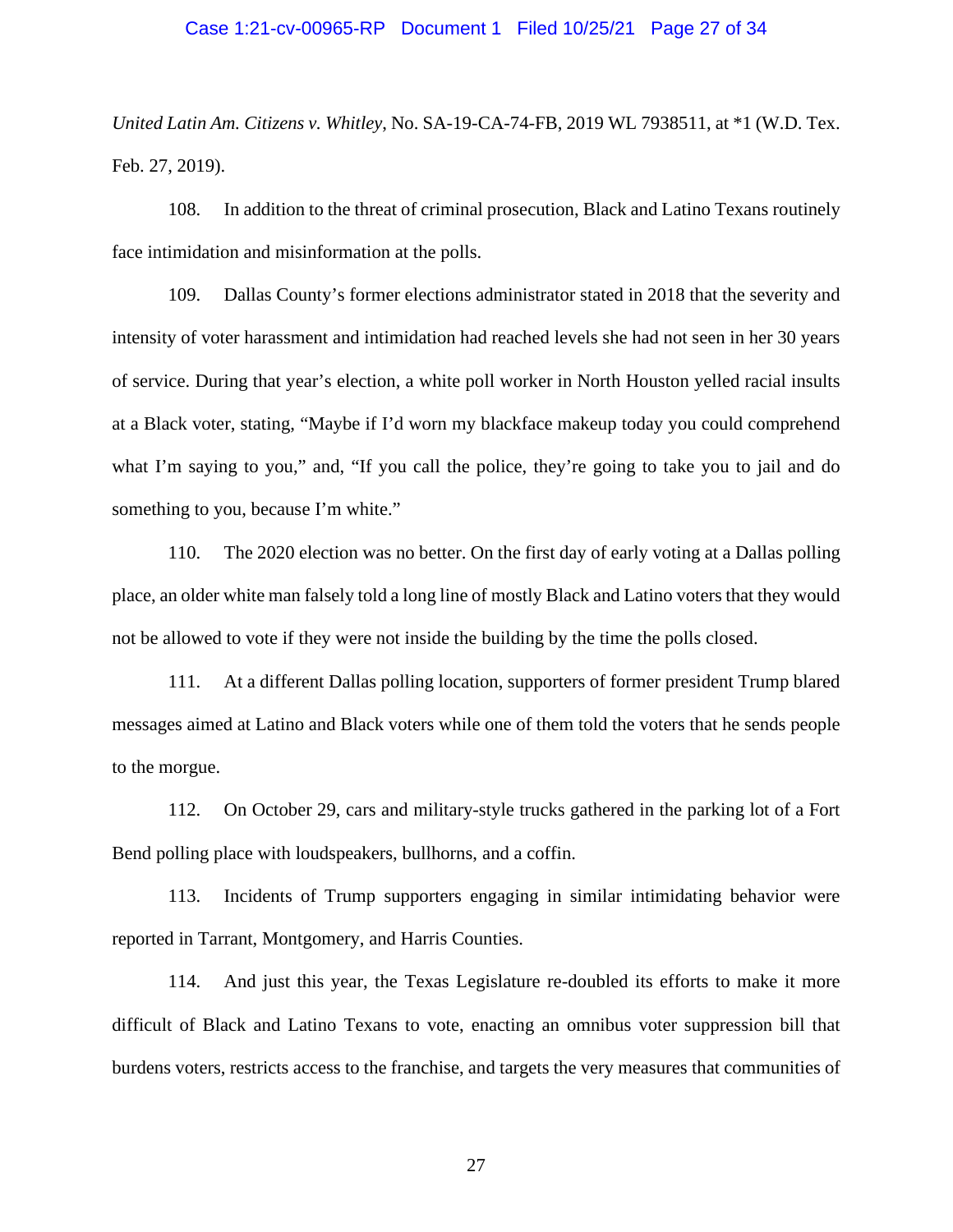# Case 1:21-cv-00965-RP Document 1 Filed 10/25/21 Page 28 of 34

color disproportionately relied on to increase voter turnout in 2020 and other recent elections. *See generally* SB 1, 87th Leg., 2d Called Sess. (Tex. 2021). Disturbingly, SB 1 even empowered partisan poll watchers to employ voter intimidation tactics by granting them increased freedom in the polling place while limiting the oversight powers of election workers.

# **F. Use of Racial Appeals in Political Campaigns**

115. Political campaigns in Texas commonly resort to racial appeals that rely on stereotypes. During the 2018 campaign for the U.S. Senate, Senator Cruz ran ads capitalizing on fears founded on the stereotype that Latino immigrants are violent criminals and mocked his opponent's call for an investigation into the police shooting of an unarmed Black man in the man's own apartment.

116. In support of former congressman Pete Olson, who was facing a challenge by Sri Preston Kulkarni in 2018, the Fort Bend County Republican Party circulated an advertisement depicting Ganesha, a Hindu deity, asking, "Would you worship a donkey or an elephant? The choice is yours."

117. That same year, former congressman Pete Sessions claimed that his Black opponent, now-congressman Colin Allred, wanted to legalize crack cocaine, and ran a digital ad placing Congressman Allred's name over a picture of a dark-skinned hand clasping a white woman's mouth.

118. Local campaigns have also included racial appeals. For example, Vic Cunningham, a white candidate for Dallas County Commissioner in 2018, explained to the *Dallas Morning News* that he believed it would be "Christian" only if his children married a person "that's Caucasian."

119. Race played an enormous role in the 2020 election, fueled in significant part by police killings of Black Americans like George Floyd and Breonna Taylor. In Texas, Republican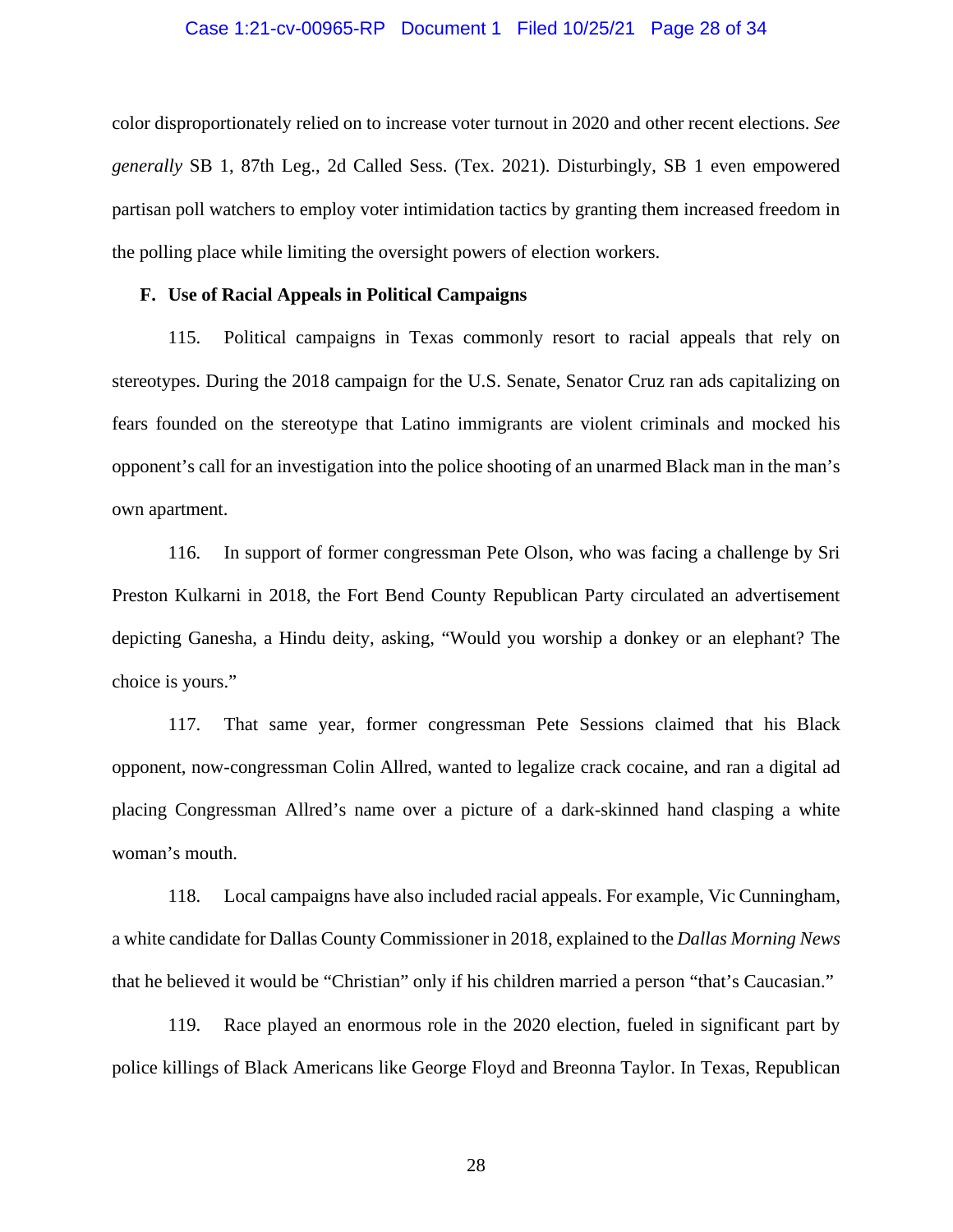# Case 1:21-cv-00965-RP Document 1 Filed 10/25/21 Page 29 of 34

officials publicly mocked the worldwide outrage and protests that these killings provoked. One county Republican chair posted a Martin Luther King Jr. quote on a background with a banana. Other county Republican chairs spread false conspiracy theories on social media suggesting that George Floyd's murder was staged in an effort to limit Black support for former president Trump and that the protesters demanding racial justice nationwide were being paid by George Soros. Taking these blatantly false assertions a step further, Republican Agriculture Commissioner Sid Miller publicly stated that Soros was starting a "race war."

120. During the 2020 U.S. Senate race, Republican incumbent John Cornyn engaged in several racial appeals. He nicknamed potential opponent Royce West, who is Black, "Restful Royce"—a clear reference to a longstanding racist stereotype.

121. Senator Cornyn also publicly blamed China's "culture" for the coronavirus outbreak, playing into the same racial appeals used by former president Trump and other Republicans, who, for example, referred to the pandemic as the "Kung-Flu." An Asian American studies expert called this language "textbook racist discourse."

122. And, just a few months ago, a Republican candidate in the State's special congressional election for CD6 outright declared that she did not want Chinese immigrants in the United States.

#### **G. Ongoing Effects of Texas's History of Discrimination**

123. The long history of discrimination against Black and Latino Texans has produced stark disparities between the everyday lives of minority and white Texans. Black and Latino Texans make up a disproportionate number of individuals living in poverty. According to the U.S. Census Bureau's 2019 American Community Survey ("ACS") 5-Year Estimate, 8.4 percent of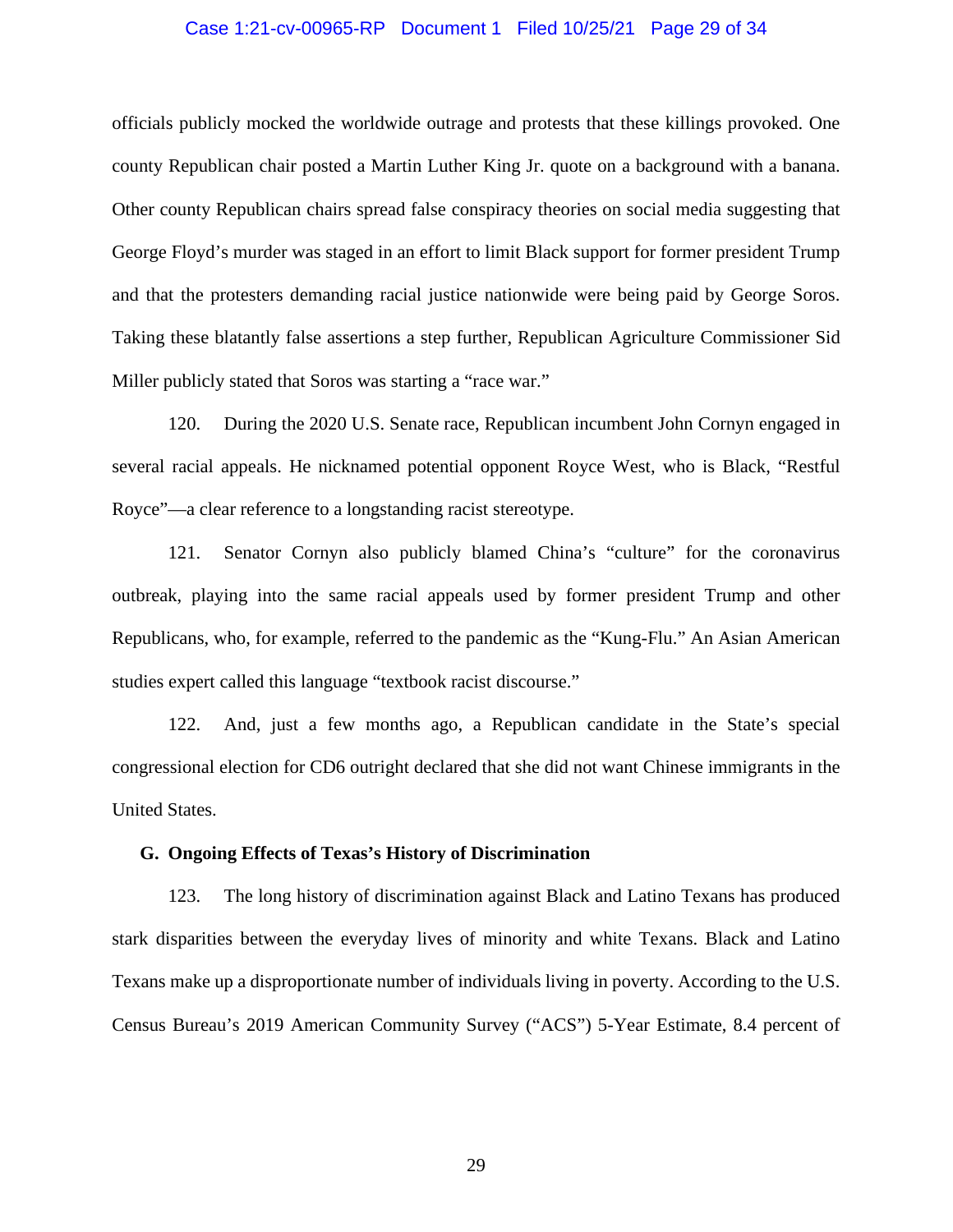# Case 1:21-cv-00965-RP Document 1 Filed 10/25/21 Page 30 of 34

white Texans lived below the poverty line, compared to 19.3 percent of Black Texans and 20.7 percent of Latino Texans.

124. Disparities also exist in the areas of employment and income. According to the 2019 5-year ACS Estimate, the median income among non-Latino white Texan households (\$75,879) was significantly higher than that among Black Texan households (\$46,572) and Latino Texan households (\$49,260). And according to a 2018 study by the Economic Policy Institute, non-white Texans had a significantly lower unemployment rate (3.9 percent) than Black Texans (5.7 percent) and Latino Texans (4.5 percent).

125. Low-income voters face a number of hurdles to voter participation including working multiple jobs, working during polling place hours, lack of access to childcare, lack of access to transportation, and higher rates of illness and disability. All of these hurdles make it more difficult for poor and low-income voters to participate effectively in the political process.

# **H. Extent to Which Latino and Black Texans Have Been Elected to Public Office**

126. The ongoing disparities in minority political participation are also reflected by the fact that Latino and Black lawmakers are underrepresented in the State's elected offices. While Latino Texans constitute more than 36 percent of Texas's voting-age population and nearly 30 percent of its citizen voting-age population, and Black Texans constitute more than 12 percent of Texas's voting age population and more than 13 percent of its citizen voting age population, just two of Texas's twenty-seven statewide elected State officials are Latino, and none is Black. Less than 20 percent of the seats in Texas's delegation to the U.S. House of Representatives, and less than 25 percent of the seats in the Texas Senate and Texas House are held by Latino lawmakers. At the local level, many communities with large Latino populations lack any minority representation at all.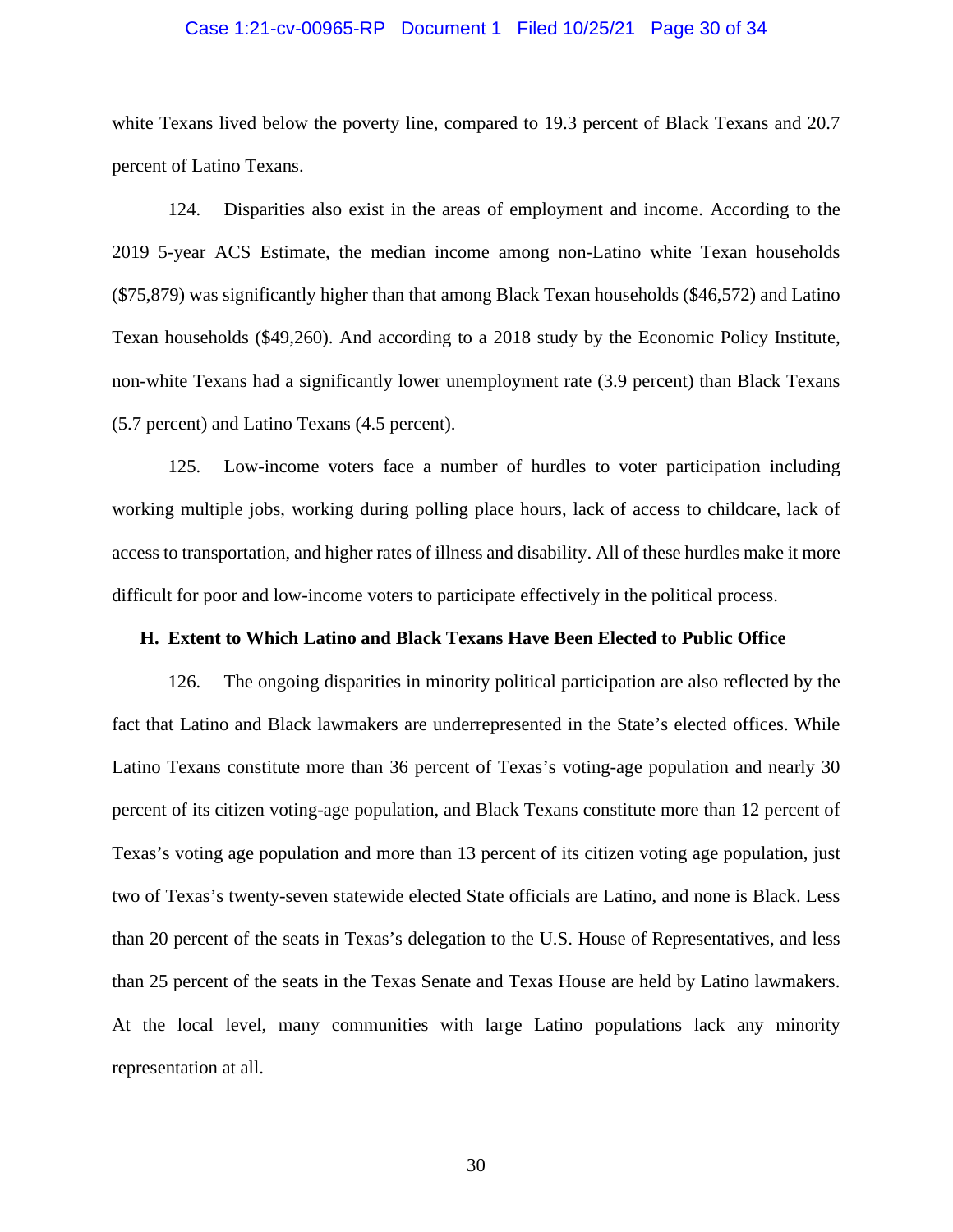# **CLAIMS FOR RELIEF**

# **COUNT I**

# **SECTION 2 OF THE VOTING RIGHTS ACT**

127. Plaintiffs re-allege and incorporate by reference all prior paragraphs of this Complaint and the paragraphs in the counts below as though fully set forth herein.

128. Section 2 of the Voting Rights Act prohibits the enforcement of any voting qualification or prerequisite to voting or any standard, practice, or procedure that results in the denial or abridgement of the right of any U.S. citizen to vote on account of race, color, or membership in a language minority group. 52 U.S.C. § 10301(a).

129. The district boundaries created by Senate Bill 6 combine to "crack" and "pack" Latino Texans, resulting in the dilution of the electoral strength of the state's Latino and Black residents, in violation of Section 2 of the Voting Rights Act.

130. Latino Texans in South and West Texas are sufficiently numerous and geographically compact to constitute a majority of eligible voters in two additional congressional districts, for a total of eight such districts in that region.

131. Additionally, Senate Bill 6's CD23, which contains a majority of Latino eligible voters, is drawn to ensure that Latino voters do not have a reasonable opportunity to elect their candidates of choice. Latino voters in South and West Texas are sufficiently numerous and geographically compact to permit CD23 to be drawn in ways that would give the Latino residents of that district a reasonable opportunity to elect their candidates of choice.

132. In addition, Black and Latino voters in the Dallas–Fort Worth and Houston metropolitan areas are sufficiently numerous and geographically compact to either (a) allow for an additional district in each of the Dallas–Fort Worth and Houston areas in which a majority of eligible voters are Latino, or (b) allow for an additional district in each of the Dallas–Fort Worth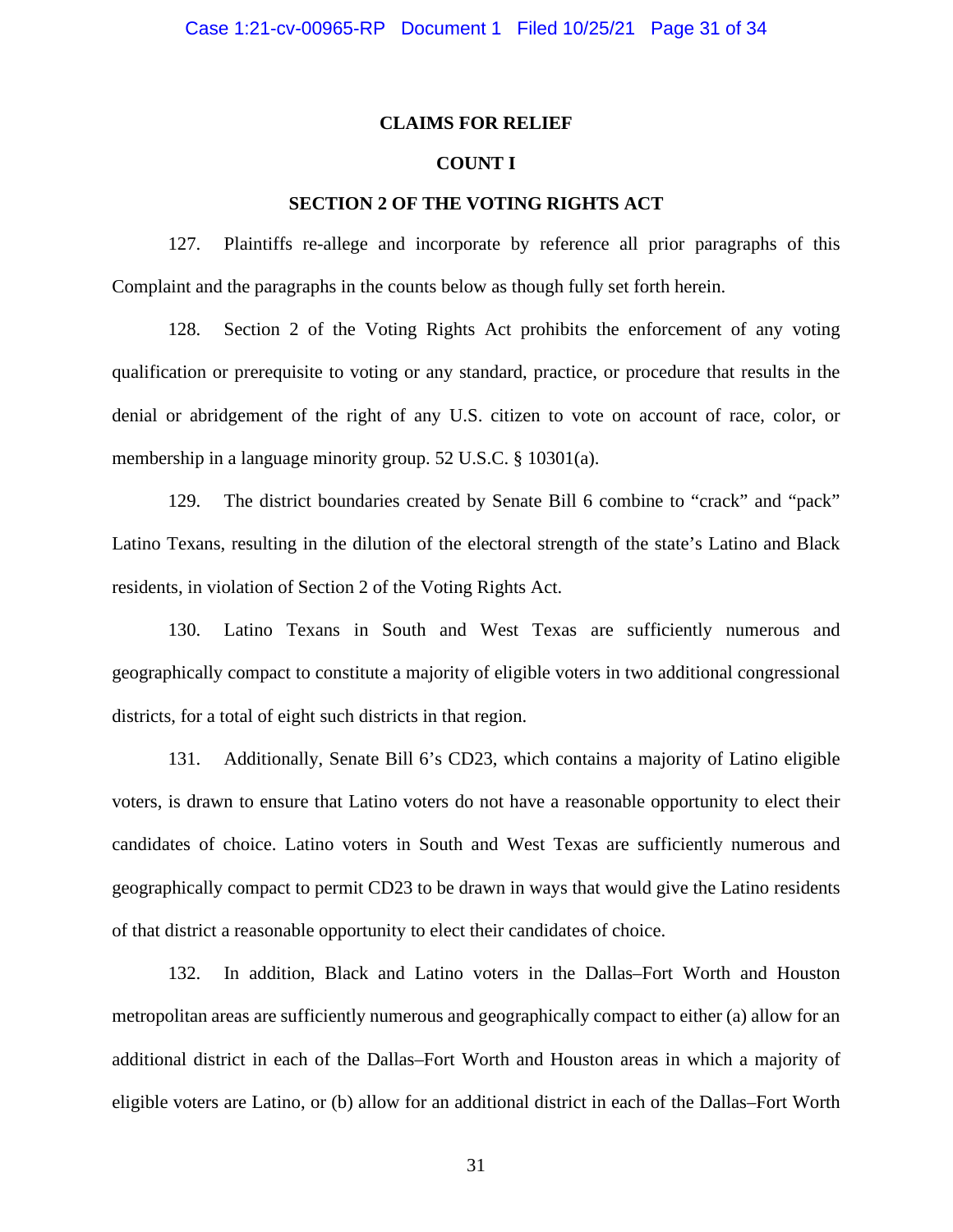# Case 1:21-cv-00965-RP Document 1 Filed 10/25/21 Page 32 of 34

and Houston areas in which Black and Latino eligible voters are, together, a majority of eligible voters.

133. In sum, under Section 2 of the Voting Rights Act, the Texas legislature was required (a) to create two additional majority-minority districts in which Latino Texans in South and West Texas have the opportunity to elect their candidates of choice, (b) to draw CD23 in a manner that would give Latino Texans in that district a reasonable opportunity to elect their candidates of choice, and (c) to create two additional districts—one each in the Dallas–Fort Worth and Houston areas—in which either Latino Texans or Black and Latino Texans together form a majority of eligible voters. Not one of these additional districts would reduce the number of minority opportunity districts in their respective regions or in the enacted map as a whole.

134. Black and Latino voters in Dallas–Fort Worth and Houston, and Latino voters in South and West Texas, are politically cohesive, and elections in the state reveal a clear pattern of racially polarized voting that allows the bloc of white voters usually to defeat minority-preferred candidates.

135. The totality of the circumstances establishes that the congressional map established by Senate Bill 6 has the effect of denying Black and Latino voters an equal opportunity to participate in the political process and to elect candidates of their choice, in violation of Section 2 of the Voting Rights Act, 52 U.S.C. § 10301.

136. By engaging in the acts and omissions alleged herein, Defendants have acted and continue to act to deny Plaintiffs' rights guaranteed to them by Section 2 of the Voting Rights Act. Defendants will continue to violate those rights absent relief granted by this Court.

# **PRAYER FOR RELIEF**

**WHEREFORE**, Plaintiff respectfully requests that this Court:

a. Declare that Senate Bill 6 violates Section 2 of the Voting Rights Act.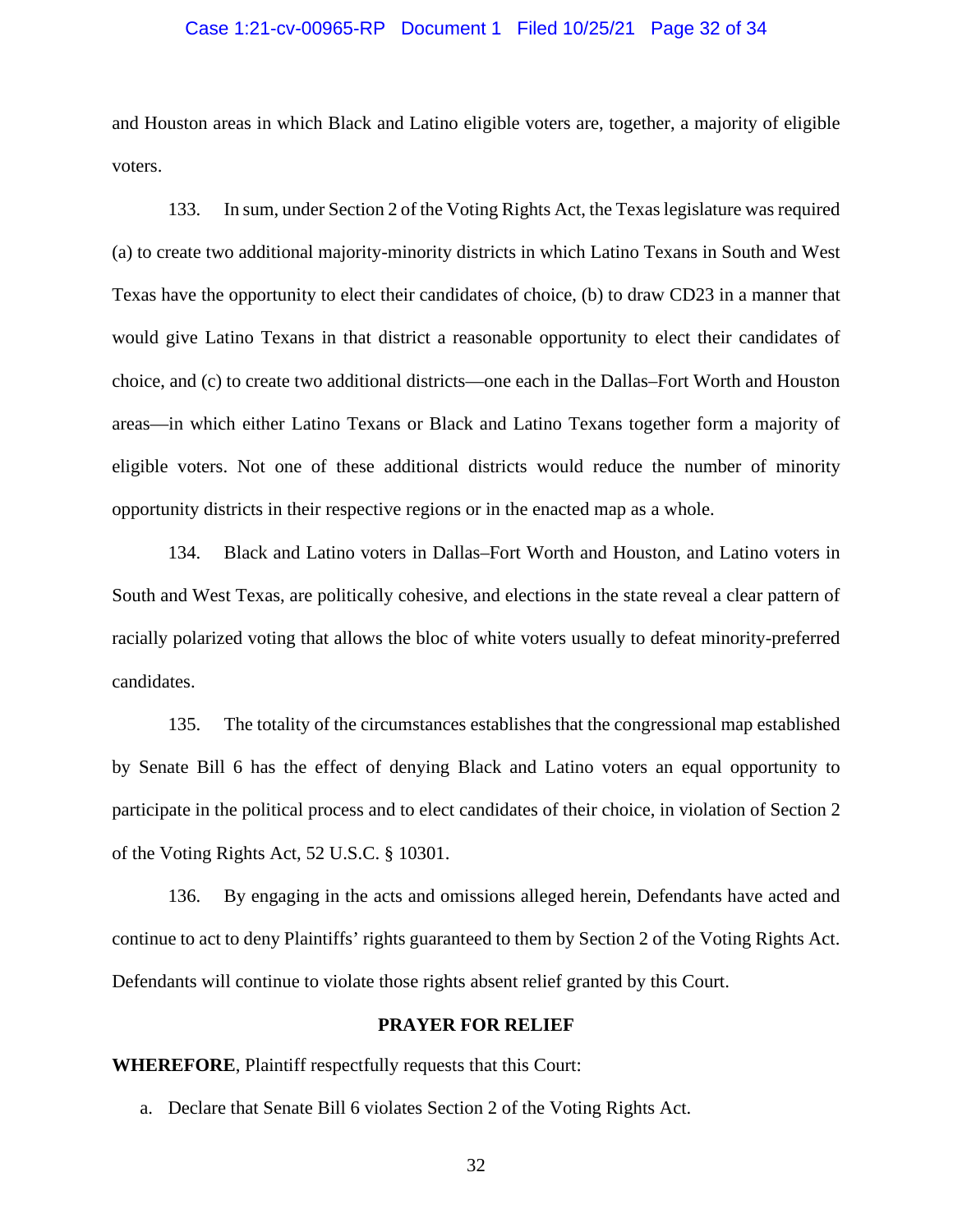- b. Order the adoption of a valid congressional redistricting plan that includes:
	- i. Two additional majority-Latino districts in South and West Texas, from the border region north to Bexar County and south to the Gulf of Mexico, without reducing the number of majority-Latino districts currently in the region or elsewhere in the State;
	- ii. A district that gives the Latino residents of TX-23 a reasonable opportunity to elect their candidates of choice;
	- iii. An additional majority-Latino or majority–Black and Latino district in the Dallas– Fort Worth metropolitan area, without reducing the number of minority opportunity districts currently in the region; and
	- iv. An additional majority-Latino or majority–Black and Latino district in the Houston metropolitan area, without reducing the number of minority opportunity districts currently in the region.
- c. Enjoin Defendants, as well as their agents and successors in office, from enforcing or giving any effect to the boundaries of the congressional districts as drawn in Senate Bill 6, including an injunction barring Defendants from conducting any further congressional elections under the current map.
- d. Hold hearings, consider briefing and evidence, and otherwise take actions necessary to determine and order a valid plan for new congressional districts in the State of Texas; and
- e. Grant such other or further relief the Court deems to be appropriate, including but not limited to an award of Plaintiffs' attorneys' fees and reasonable costs.